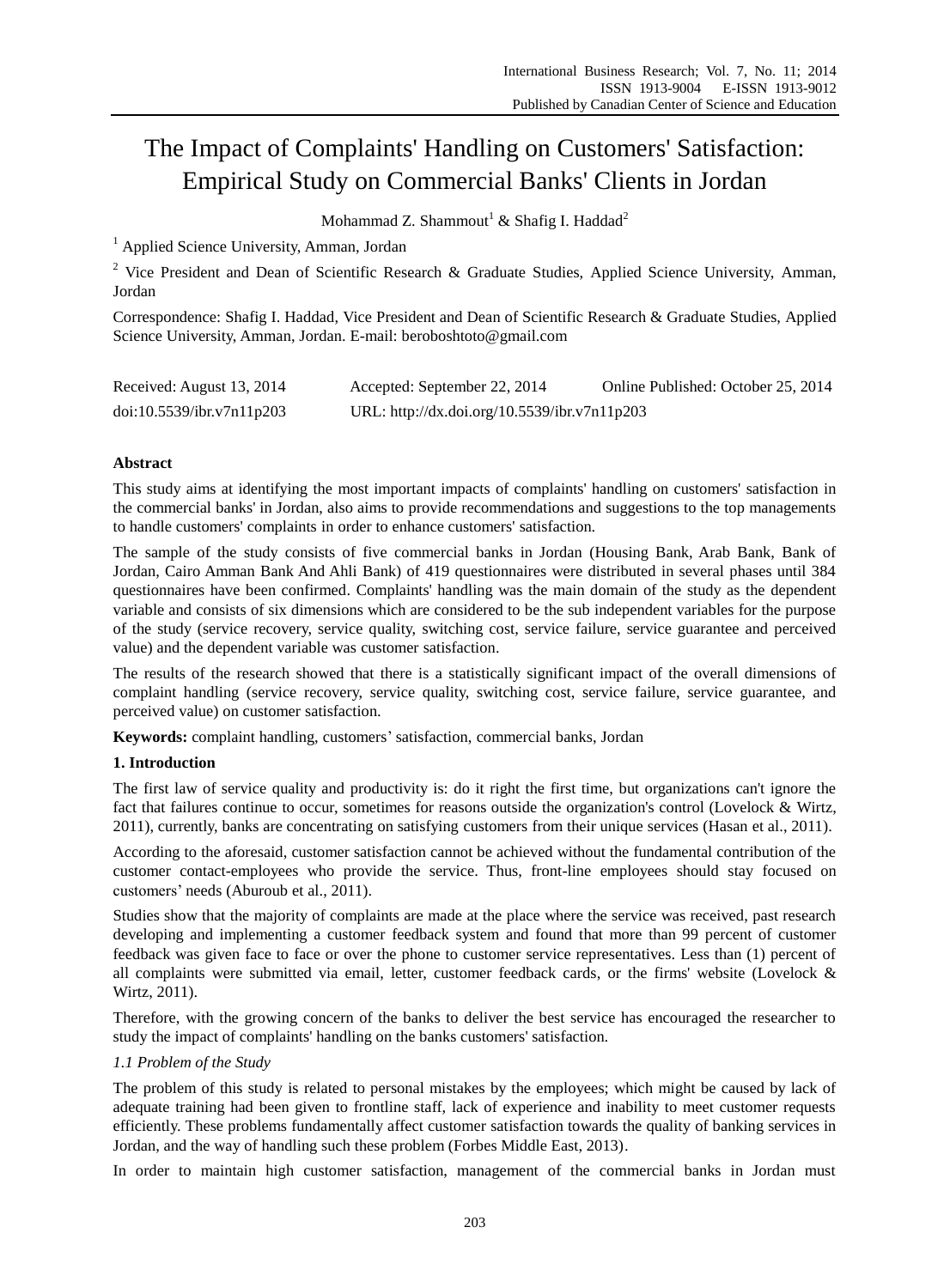concentrate on handling the complaints' of the customers' right up from the first time.

The problem of the study can be stem from the following question:

What is the impact of complaints' handling (service recovery, service quality, switching cost, service failure, service guarantee, and perceived value) on customers' satisfaction in the commercial banks in Jordan?

### *1.2 Importance of the Study*

The importance of this study is summarized in the following points:

1) To highlight the significant role played by commercial banks in Jordan in handling customers' complaints in order to develop and increase the effectiveness of commercial banks in terms of its impact on customer satisfaction, In addition to the policies followed by the bank in the process of receiving and handling the customers' complaints in order to improve and develop the quality of banking services in Jordan through finding creative and innovative methods to solve customers' problems in an effective manner.

2) Highlighting the importance of effective handling customer's complaints by Jordanian banks in order to avoid similar cases in the future, and attaining customer's satisfaction.

3) Recognizing the importance of customers' satisfaction in order to achieve a competitive advantage for the banking sector in Jordan.

4) This study comes to highlight the issue of handling customers' complaints in order to enhance the service perceived value by the customer and provide a suitable climate for customers to get a good service.

5) To know the importance of service recovery in order to achieve customer satisfaction.

6) To entitle The importance of the banking sector in Jordan, where the number of total banks is 26, while the number of commercial banks is 16 banks, with total branches of 702 within Amman city as it holds 62.8% of the total number of branches in Jordan, with total assets of 36.1 billion JD, 27.3 billion JD goes to commercial banks. The number of ATM machines is 1219, while the total number of employees is 17347 according to the annual report of the Association of Banks in Jordan thirty-third in 2011.

### *1.3 Objectives of the Study*

The objectives of this study are as follows:

- 1) To identify the highest dimensions of impact in complaint handling on customer satisfaction in the commercial banks in Jordan.
- 2) To provide recommendations and suggestions to the top managements of commercial banks in Jordan to handle customers' complaints in order to enhance customers' satisfaction.

### *1.4 Model of the Study*

Based on the literature review of this study and the research objectives. The researcher proposes the model in Figure 1 that measures the impact of complaints handling as an independent variable on customer satisfaction as a dependent variable.





Source: This model prepared by the researcher based on these Sources (Johnston, 2001; Yang & Peterson, 2004, Hays & Hill, 2006; McCollough, 2009 ; Sadeh, Mousavi & Sadeh, 2011; Rahman, Khan & Haque, 2012; Boshoff, 2012).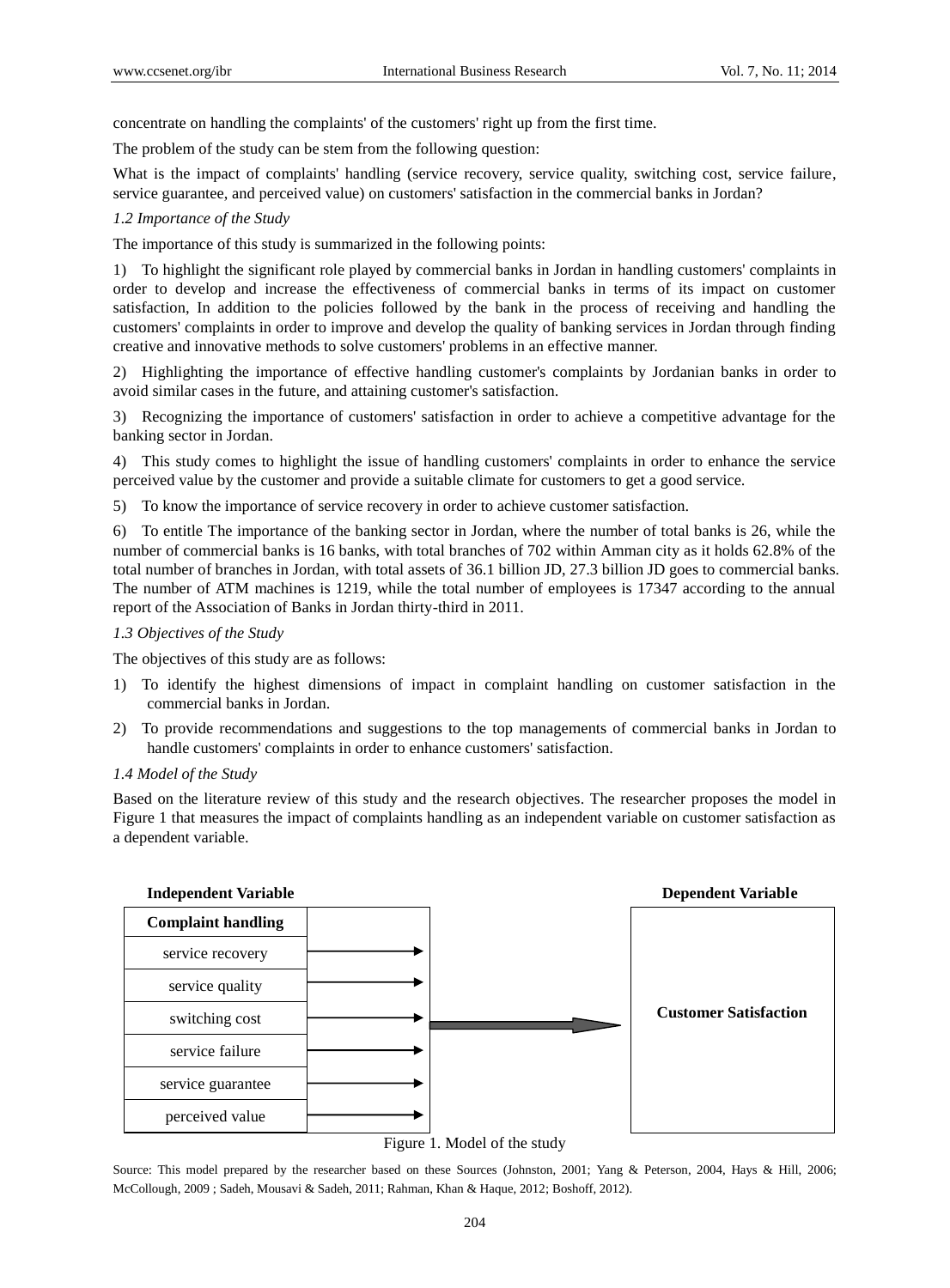# *1.5 Hypotheses*

Based on the main problem of the study and objectives, the researcher formulated the following hypotheses in a null form:

H01: there is no statistically significant impact of the overall collective dimensions of complaints' handling on customer satisfaction.

H011: there is no statistically significant impact of service recovery on customers' satisfaction.

H012: there is no statistically significant impact of service quality on customers' satisfaction.

H013: there is no statistically significant impact of switching cost on customers' satisfaction.

H014: there is no statistically significant impact of service failure on customers' satisfaction.

H015: there is no statistically significant impact of service guarantee on customers' satisfaction.

H016: there is no statistically significant impact of perceived value on customers' satisfaction.

### *1.6 Operational Definitions*

### 1.6.1 Independent Variables

**Complaint** is a conflict between a client and a bank in which the fairness of the resolution procedures.

S**ervice Recovery** refers to the actions by a bank to restore a client to a state of satisfaction after a service failure and complaint.

**Service Quality** is a function of the differences between expectation and performance along the quality dimensions.

**Switching Cost** defined as the cost involved in changing from one bank to another.

**Service Failure** an exchange in which a client experiences a loss due to the failure.

**Service Guarantee** is a promise by a bank that they will perform at a certain level and, if that level is not met, the bank also promises to compensate the client in some way.

**Perceived value**: the client's overall assessment of the utility of a service based on what is received and what is given.

1.6.2 Dependent Variable

**Customer's Satisfaction**: the client's perception of the performance of the service in relation to his or her expectations.

#### **2. Theoretical Framework**

The Theoretical framework includes describing independent variables and dependent variables and its components.

### *2.1 Complaints' Handling*

It is one of the essential pillars of customer service, customer retention and customer delight, and it's a smart business to understand why customers complain, so you can stop complaints from happening in the first place. Understanding why customers complain, and addressing concerns before they happen might save time (customerservicezone.com, 2006).

#### **What Consumers Are Complaining About**?

Almost half of consumers' complaints about banking services relate to opening, closing or managing their accounts. Another quarter of complaints are about deposits and withdrawals. Problems in this category include transaction holds and unauthorized transactions. Difficulties caused by low funds, such as overdraft fees and bounced checks, are another significant complaint category. About 11% of consumers are frustrated with sending or receiving payments, and 6% have gotten fed up with trying to use their ATM or debit cards. The CFPB has forwarded 80% of consumers' complaints to the banks (another 15% have been referred to different government agencies, and the rest were incomplete or require further action by the consumer). Banks have responded to 97% of the complaints they've received, and roughly 25% of customers received (Forbes, 2013).

# **Actions Banks Are Taking to improve their customer service:** (Forbes, 2013).

# **1) Monitoring social media**

Banks are looking for consumer complaints on Facebook and Twitter, then both responding to the consumer to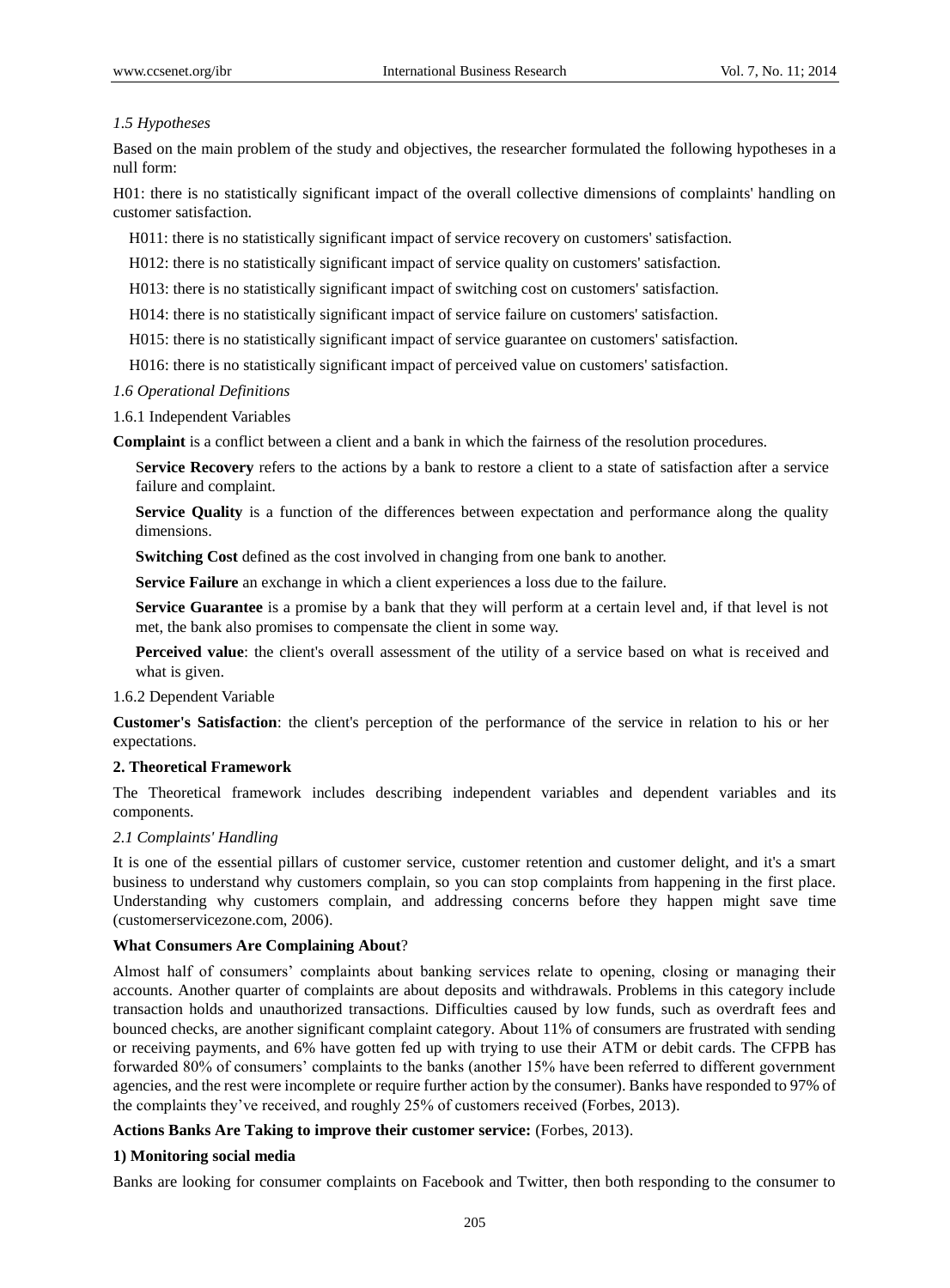address the issue and contacting bank staff to prevent the issue from reoccurring.

### **2) Making it easier to be heard**

The CFPB's website has made it incredibly easy to file a complaint against a bank. Banks such as Bank of America, Key Bank and Ally are making it just as easy to be heard through their own websites. Customers no longer have to call and navigate finicky automated systems. Instead, they can email customer service or even chat instantly. These venues not only make it easier to complain directly to the bank, they also give customers a written record of who said what and when, which might come in handy if the complaint can't be resolved on the first try.

# **3) Anticipating questions**

Banks are posting answers to frequently asked questions on their websites to help consumers solve problems on their own. Customers don't have to call customer service or visit a branch to find out how to check the status of a bill payment or how to make a wire transfer. Some banks, such as Ally, allow customers to instantly rate whether the answer to an FAQ was helpful. Banks can then use this feedback to provide better information.

# **4) Implementing strong and clear processes**

Being able to monitor the frequency and types of complaints may cure or change an issue that a consumer is having without the need for regulatory intervention.

Not all banks are taking these actions, however, and even those that are can't reach every dissatisfied consumer (Forbes, 2013).

Research findings consistently show that as much as 85 percent of the variation in the satisfaction with a service recovery was determined by three dimensions of fairness: procedural justice, interactional justice, and outcome justice (Lovelock & Wirtz, 2011).

# 2.1.1 Service Recovery

"It is a though-out process for returning aggravated customer to a state of satisfaction with the firm after a service or product has failed to live up to the customer's expectations".

Service failure takes place when the negative effects on profitability and customer loyalty create drastic challenges for service organizations to overcome (Zemke & Bell, 1990).

# 2.1.2 Service Quality

(Allerd, 2001) states that the quality of service means to adapt with requirements, in other words service establishment should create specific requirements and specific services. The objective of making different jobs of organization of quality is the whole conformity of such jobs with specifications and requirements defined by the organization. Generally it is known that customers take into consideration many dimensions when evaluating service quality.

It is difficult for service organizations to put forward observation procedures to define standards of the quality of service provided to customers. Nevertheless (Kozub, 2008) refers to the existence of service quality ten dimensions as follow:

- 1) **Credibility**: means possibility of service provider obligations and if he\she is trustworthy
- 2) **Responsiveness**: readiness of service provider to achieve and perform service in accuracy and in a reliable manner.
- 3) **Reliability**: the ability of service provider to achieve and perform service accurately and in a reliable manner.
- 4) **Security**: it relates to degree of security and risk free.
- 5) **Understanding**: knowing the customers needs accurately.
- 6) **Tangibles**: to aspect of material facilities provided to the service organization such like (tools, supplies…etc).
- 7) **Accessibility**: the availability of service in place and time required by customer.
- 8) **Courtesy**: means service provider's high degree of respect and appreciation of customer feeling and dealing with them with affection.
- 9) **Competence**: service providers sharing skills and knowledge required.
- 10) **Communication**: when service provider is able to inform the beneficiary about nature of service provided and the role that beneficiary should play to obtain service required.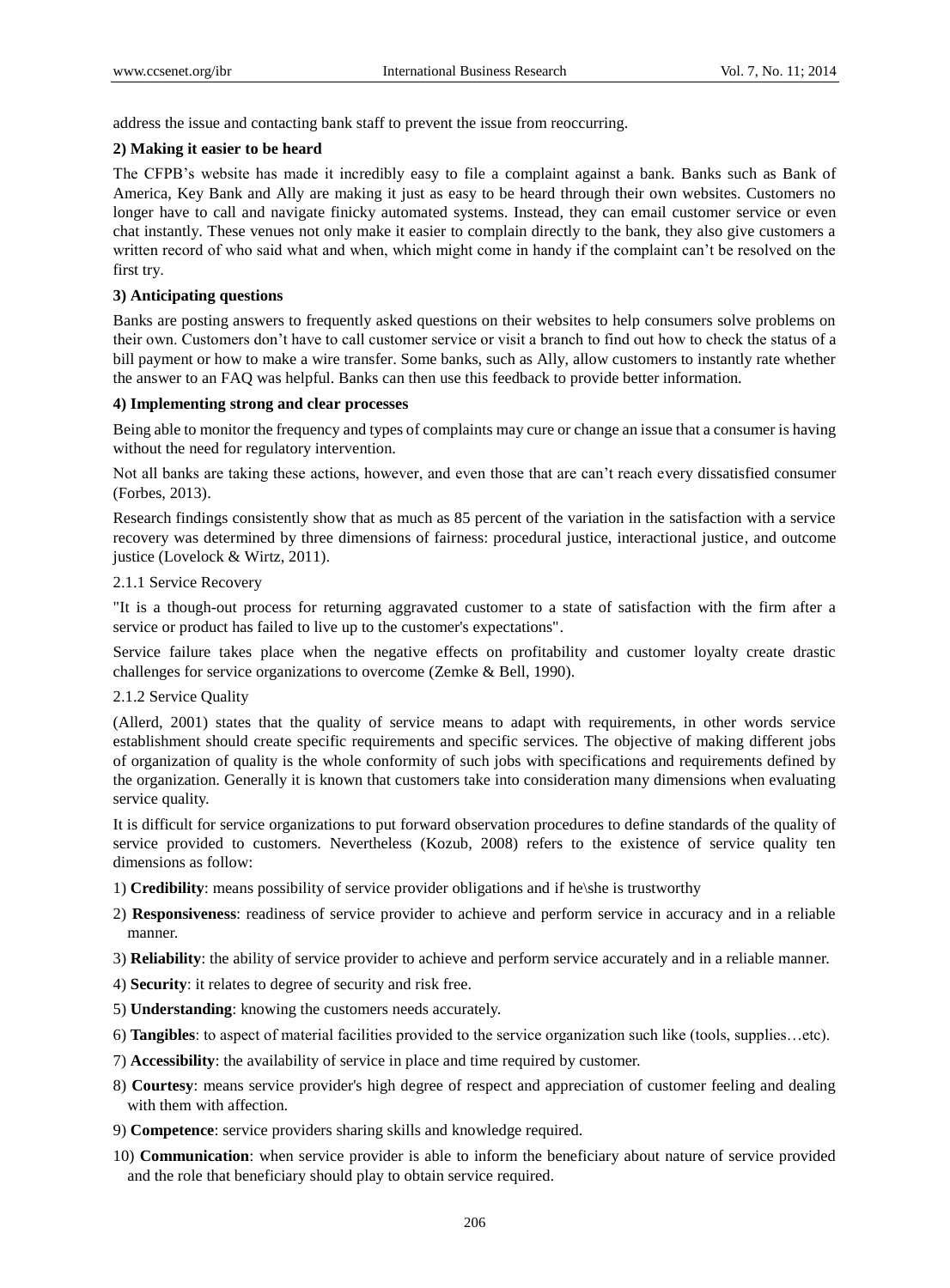# 2.1.3 Switching Costs

It defined as the sacrifices or penalties consumers feel they may incur in switching from one provider to another (Jones et al., 2007) while switching costs are associated with changing providers, they are not always incurred immediately upon switching.

(Burnham et al., 2003) developed a switching cost typology that identified three types of switching costs which are: Procedural switching costs, Relational switching costs, and financial switching costs.

(Jones et al., 2007) recently identified the dimensions of switching costs that are similar to those of (Burnham et al., 2003): Social switching costs, Procedural switching costs, and lost benefits costs. At the same time they argue that it is important to classify switching costs depends on the underlying nature of constraint involved. Negative and Positive switching costs. the researcher concludes that the social switching cost and lost benefit switching costs are related to positive switching costs, and procedural switching costs is related to negative switching costs.

# 2.1.4 Service Failure

To create and maintain satisfied customers, the primary goal of a service organization in the banking sector must be to operate to standard of quality and excellence; therefore, doing things right the first time (Lovelock & Wirtz, 2011).

# 2.1.5 Service Guarantee

"Service guarantee is defined as a promise by a firm that they will perform at a certain level and, if that level is not met, the firm also promises to compensate the customer in same way" (Hays & Hill, 2006).

# 2.1.6 Perceived Value

(Kozub, 2008) defined the perceived value as trade-off between the benefits and sacrifices. (Holbrook, 1994) confirms that consumer value is the transaction between customer and the product from which value results from. According to his research, consumer value consists of eight factors which are: excellence, efficiency, aesthetic, play, self-esteem, morality, spirituality and politics. (Sheth et al., 1991) identified five dimensions of the value which are: functional value, emotional value, social value, epistemic value, and conditional value.

Other researchers have identified and selected dimensions of perceived value by interviewing the consumers. (Sheth et al., 1991) developed a broader theoretical framework of consumer perceived value. Also he suggested five dimensions related to the perceived utility of a choice which are: functional value, emotional value, social value, epistemic value, and conditional value.

(Grewal et al., 1998) identified two additional dimensions of consumer perceived value, acquisition and transaction value.

According to (Kantamneni & Coulson, 1996) they have identified four dimensions of a product perceived value, which are: market value, functional value, experiential value, and societal value.

# *2.2 Customers' Satisfaction*

Customer satisfaction viewed as a response based on assessments and expressed some time during the buy-consumption process (Sunayana, 2013).

Customer satisfaction is the consequence of a number of both psychological and physical factors which associate with satisfaction behaviors (Uddin & Akhter, 2012).

# **3. Literature Review**

# **The study of (Naser, Jamal, &AL-Khatib, 1999): Islamic banking: a study of customer satisfaction and preferences in Jordan.**

The main objective of this study was to investigate the degree of customer satisfaction of a sample of an Islamic bank's customers, and attempt to evaluate the degree of customer awareness and satisfaction towards an Islamic bank in Jordan. A sample of 206 respondents took part in this study. The analysis of the questionnaire respondents showed a certain degree of satisfaction of most of the Islamic banks facilities and products. Also the respondents indicated that they are aware of specific Islamic financial products such like Murabaha Musharaka and Mudaraba. The researcher's findings indicate that majority of respondents were satisfied with most aspects of the Islamic bank's products and services.

# **The study of (Johnston, 2001): Linking complaint management to profit.**

This study mentioned that complaint management should lead to operational improvement and improved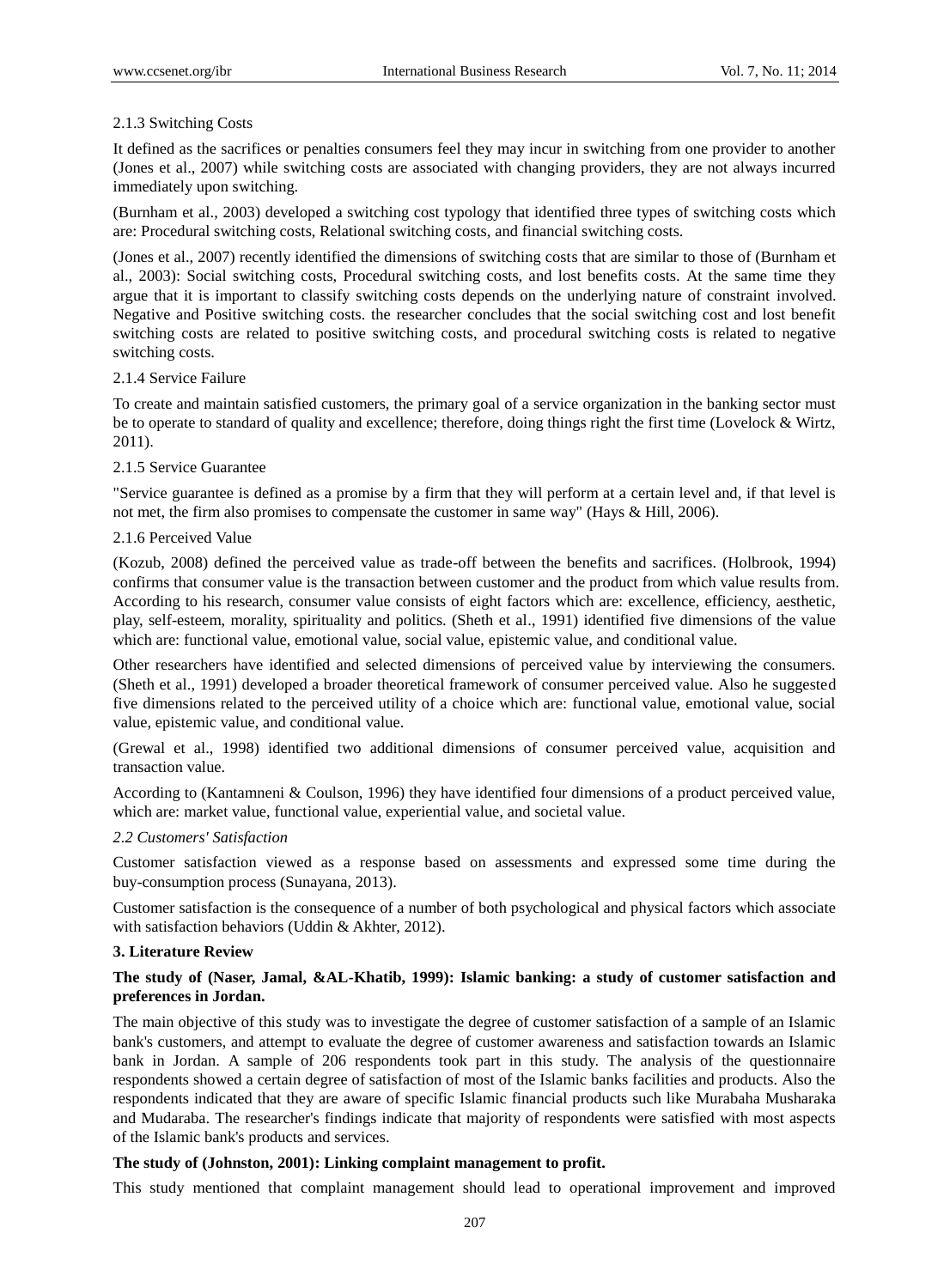financial performance should attain customer satisfaction. Many organizations ignore the operational value of complaints and as a result many complaint processes seem geared to trying to mollify customers rather than ensuring that problems do not reoccur. Using data from an empirical benchmarking study, based on a detailed questionnaire completed by customer service managers in 40 UK organizations, the relationships between seven key variables, complaint processes, satisfaction, retention, process improvement, employee attitude and retention, and financial performance are calculated and a relationship model developed. The results expose significant correlations between all variables in the model, as a result four acid tests of complaint management are proposed. It is suggested that financial improvements may be better leveraged by bringing about organizational improvements and by ensuring complaint processes are "staff-friendly", rather than simply trying to satisfy customers

# **The study of (Kerr, 2004): Service Recovery and the Elusive Paradox: An Examination of the Effects of Magnitude of Service Failure, Service Failure Responsiveness, Service Guarantee and Additional Recovery Effect on Service Recovery Outcomes.**

This research contains two studies The purpose of the Study 1 is to know the effects of magnitude of service failure, service failure responsiveness, and the presence of a service guarantee on customer satisfaction levels and other service recovery outcomes; and the aim of study 2 is to identify the effects of additional recovery effort and magnitude of service failure on customer satisfaction levels and other service recovery outcomes. The results indicated several findings; Magnitude of service failure had a very strong individual and moderating influence on all outcome variables. Service failure responsiveness can have positive effects on these outcome variables. Service guarantee was found to have little effect on service outcomes.

# **The study of (Yang & Peterson, 2004): Customer Perceived Value, Satisfaction and Loyalty: The Role of Switching Costs.**

In this study the researchers investigated perceived value, satisfaction, loyalty and switching cost. A Web-based survey was used in the study. A solicitation letter was transmitted by e-mail to four thousands subjects randomly chosen from an e-mailing list provided by an e-mail broker, The responses from two hundred and fifty seven participants were forwarded to the leading author via e-mail of these, 22 were out because they were incomplete, so the effective sample size was 235. The results, indicate that companies should focus primarily on satisfaction and perceived value. The findings suggest that customer loyalty can be obtain through improving customer satisfaction and offering high product/service value to satisfy online customers.

# **The study of (Rothenberger, Grewal & Iyer, 2008): Understanding the Role of Complaint Handling on Consumer Loyalty in Service Relationship.**

In this study the researchers explore the role of 5 drivers of loyalty: customer usage level, service pricing, service quality, membership in the firm's loyalty program, and satisfaction with complaint handling. The effects of these drivers may differ for customers who complain versus who do not complain. The questionnaire of this study was administrated to passengers of a major European airline. On randomly selected routes between Germany, Austria, and Switzerland, passengers is randomly selected flights and seat numbers received questionnaires with total amount of two thousands and six hundreds. The researchers found that the satisfaction with complaint handling was key to consumer recommendation of the service to others.

# **The study of (McCollough, 2009): The Recovery Paradox: The Effect of Recovery Performance and Service Failure Severity on Post-Recovery Customer Satisfaction.**

In this study the researchers investigated the recovery paradox, the proposition that superior recovery can leave the customer as satisfied, if not more satisfied, than if nothing had gone wrong by examining the impact of service failure severity and the recovery performance on post-recovery satisfaction. Passengers from 50 departures were included in the sample, and all carriers were represented by several departures. In total, 237 passengers were approached and asked to participate in this study. The researcher suggests that the greater service failure severity the greater the recovery performance necessary to convert the customers' dissatisfaction into satisfaction and the more difficult it should be for the service provider to achieve full recovery. Results show that service failure severity must be very modest and the recovery effort must be superior.

# **The study of (Alvarez, Casielles, & Martin, 2011): Analysis of the Role of Complaint Management in the Context of Relationship Marketing.**

This research aims to contribute to the relationship-marketing strategy by studying the role of complaint management in long-term relationships. The findings confirm the importance that theory accords to the relationship-marketing strategy, and also provide evidence for the importance of complaint management. Thus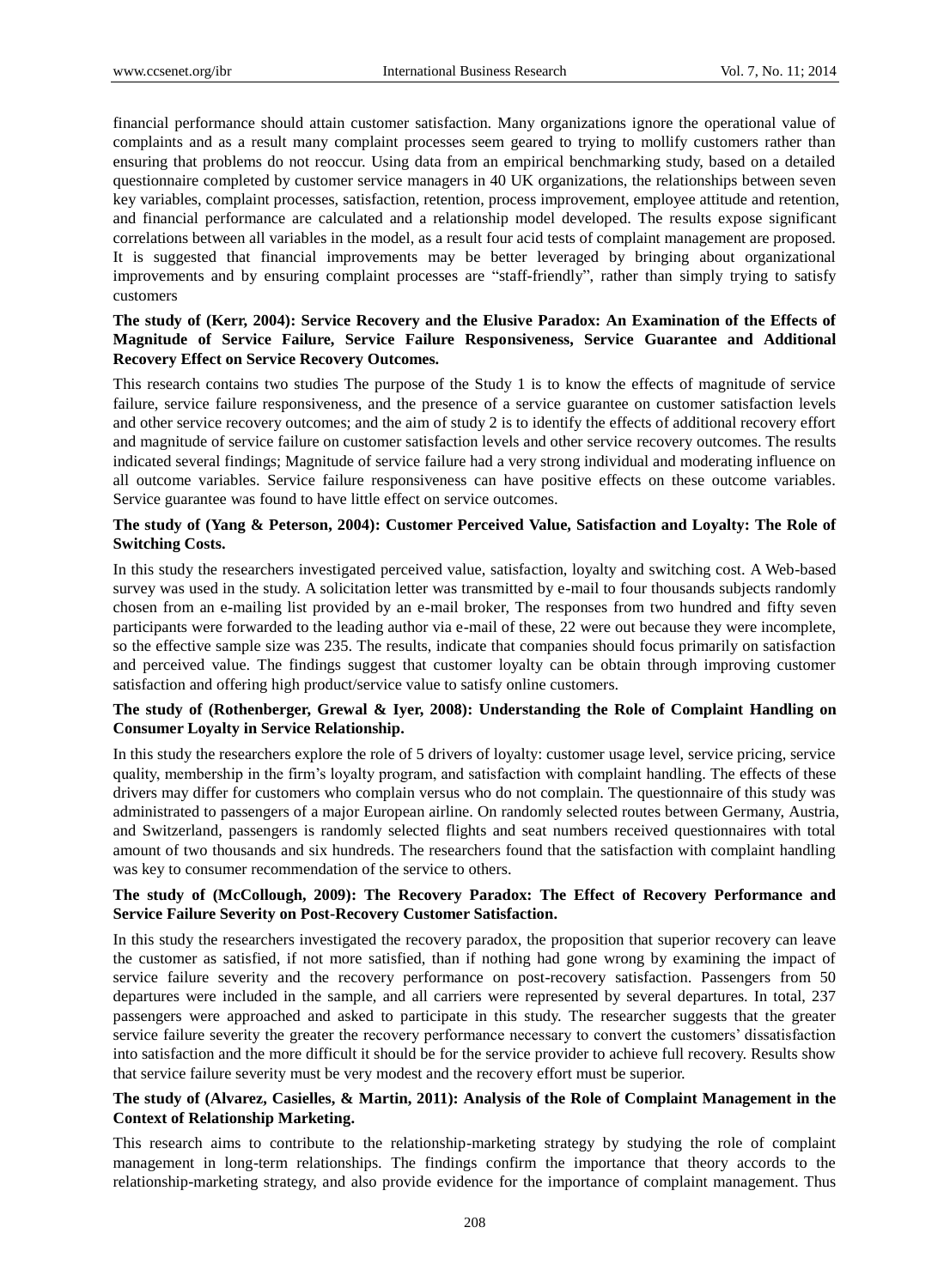having a good complaint-handling system and trained and motivated staff who are fully committed to the firm's objectives are fundamental requisites for firms to be able to build a stable customer portfolio.

# **The study of (Wu, 2011): Customer Loyalty Explained by Electronic Recovery Service Quality: Implications of the Customer Relationship Re-Establishment for Consumer Electronics E-Tellers.**

This study related to examine and explore the relationships among electronic service quality, customer satisfaction, electronics recovery service quality, and customer loyalty for consumer electronics e-tellers. Results indicated that e-recovery service quality had positive effect on customer loyalty, and electronic recovery service quality had no effect on perceived value and customer satisfaction. Findings also indicated that perceived value and customer satisfaction were two significant variables that mediated the relationships between e-service quality and customer loyalty.

# **The study of (Sadeh et al., 2011): The Structural Model of E-service Quality, E-customer Satisfaction, Trust, Customer Perceived Value and E-loyalty.**

The aim of this study is to asses' causal linkages among e-service quality, e-customer satisfaction, trust, customer perceived value and e-loyalty and present a structural model under causal effect technique.

The results indicate e-loyalty is the most significant variable in online retailing which receives the most influences from other variables. Also, the results reveal that privacy, fulfillment and efficiency were the most effective dimensions in the e-retailing system.

# **The study of (Alshurideh et al., 2012): The Effect of Customer Satisfaction upon Customer Retention in the Jordanian Mobile Market: An Empirical Investigation.**

This study aimed to ascertain the extent to which customer satisfaction affects Customer retention among the major three cellular phone companies in the three Jordanian Mobile companies (Zain, Orange and Umnia). In this study the researchers found that customer satisfaction affect customer retention in the Jordanian mobile behavior setting, and also found a direct relationship between customer-supplier relationship duration and customer satisfaction.

# **The study of (Rahman et al., 2012): A Conceptual Study on the Relationship between Service Qualities towards Customer Satisfaction: Servqual and Gronroos's Service Quality Model Perspective.**

The aim of this research is to identify the effect of service quality on customer's satisfaction under the perspective of SERVQUAL and Gronroos service quality model**.** The factors of this study are customer expectations of the service, customer participation, the image and reputation of the service organization, aspects of the service setting and the actual service encounter.

# **The study of (Chuang et al., 2012): The Effect of Service Failure Types and Service Recovery on Customer Satisfaction: A Mental Accounting Perspective.**

This study reports the finding of two studies, draws on mental accounting theory to examine the effect of the relationship between service failure and service recovery on customer satisfaction. The results of Study 1 show that customer satisfaction is greater when service recovery efforts truly make up for what customers have lost. The findings of Study 2 indicate that the magnitude of a service failure also has an impact on the effectiveness of service recovery efforts. The sample of the study is a non-student sample comprising 62 men and 82 women with an average age of 33.7 was also recruited from university in southern Taiwan. This study suggests that service firms should formulate failure recovery strategies and engage in appropriate recovery efforts that meet the real needs of customers.

# **The study of (Lee, 2013): Major Moderators Influencing the Relationships of Service Quality, Customer Satisfaction and Customer Loyalty.**

In this study the researcher investigates the service quality, customer satisfaction, and customer loyalty of mobile phone users in Korea. The results of the study showed that service quality and customer satisfaction had a positive effect on customer loyalty, and service quality also influences customer satisfaction positively. While, customers with high perceived service quality and satisfaction have strong loyalty. The study showed that fact moderating variables positively influence the relationships among the aforementioned factors:

# *What distinguishes this study from other studies?*

Some of the reasons that make this study unique are:

- 1) The lack of studies that conducted on complaints' handling in the Jordanian society.
- 2) This study consist most factors of complaints' handling.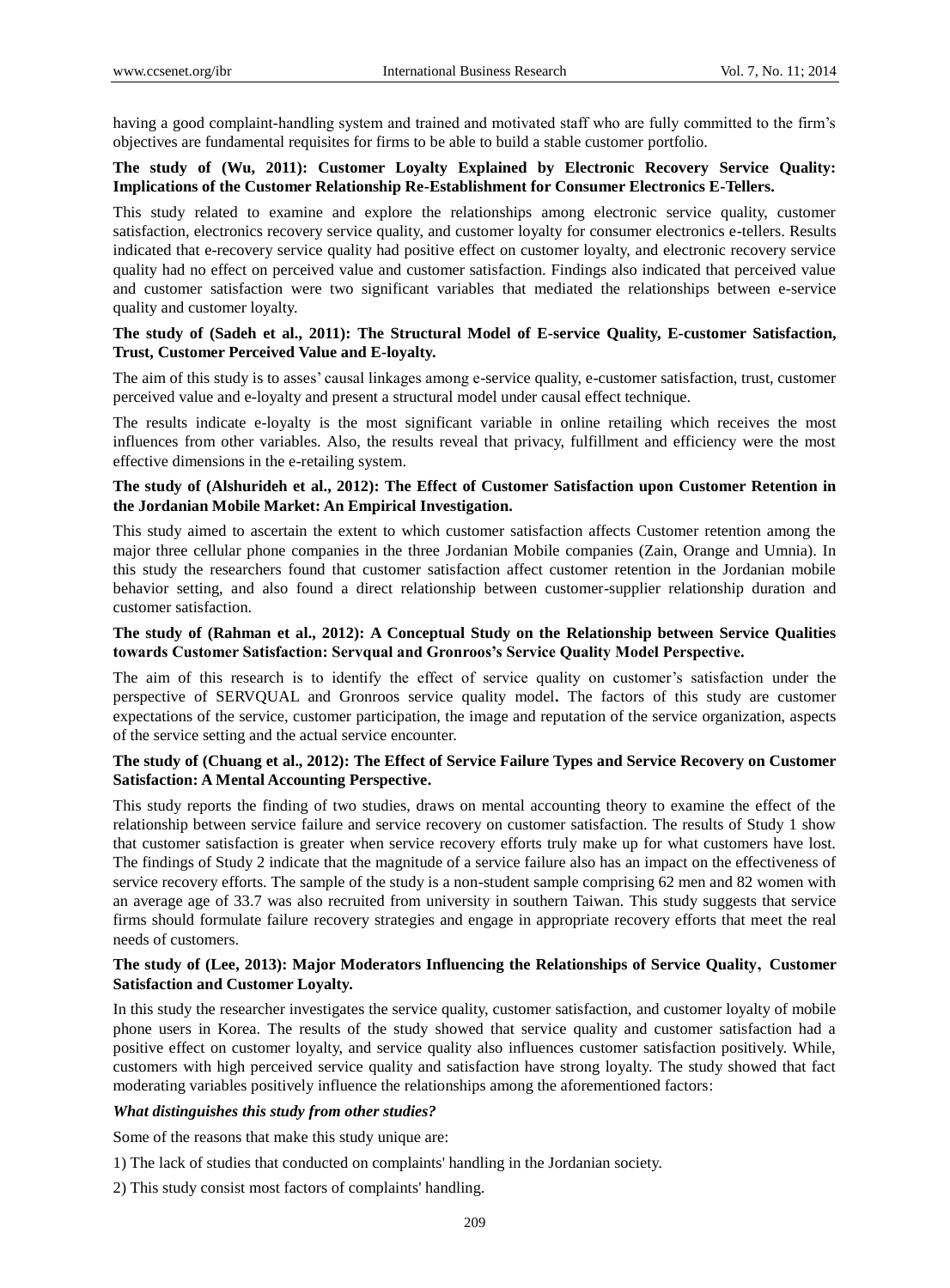3) This study is trying to investigate in complex and complicated issues which are the customer's satisfaction.

4) This study included and discussed most variables of complaint handling while the other studies take one or few variables and also this study focuses on the commercial banks in Jordan.

# **4. Method**

# *4.1 Study Population and Sample*

The population of the study is being represented by the clients of commercial banks in Amman, since the majority of the banks are located in the capital of Jordan, accordingly, the researcher has limited the required sampling frame by selecting the banks holding the largest number of branches, 50 branches and above, according to (Uma Sekaran, 2009) if the population size is bigger than 222640, the sample size will be 384, so the researcher proposed the Table 2 that shows the distribution of the clients by the banks as seen in the table. accordingly the unit sample will be represented by the clients who post complaints about banking services in selected banks Based on the question "Have you experienced any conflict or problem in your bank services?", the sample will be confirmed.

Incident sample will be used in this study. According to (Malhotra, 2010) the respondents are selected, because they happen to be in the right place at the right time.

| <b>Bank name</b>                     | <b>Branches number inside Jordan</b> |
|--------------------------------------|--------------------------------------|
| The Housing Bank for Trade & Finance | 106                                  |
| Arab Bank                            | 79                                   |
| Bank of Jordan                       | 67                                   |
| Cairo Amman Bank                     | 66                                   |
| Jordan Ahli Bank                     | 50                                   |
| <b>Total</b>                         | 368                                  |

Table 1. No. of branches by the banks

Source (Abj, 2011).

#### Table 2. Distribution of the clients by the banks

| <b>Bank name</b>                     | Number of clients * |  |
|--------------------------------------|---------------------|--|
| The Housing Bank for Trade & finance | 111                 |  |
| Arab Bank                            | 82                  |  |
| Bank of Jordan                       | 70                  |  |
| Cairo Amman Bank                     | 69                  |  |
| Jordan Ahli Bank                     | 52                  |  |
| <b>Total</b>                         | 384                 |  |

\*Number of clients calculated based on the Formula:

*Number of clients= (Branches number inside Jordan ÷ total Branches number) X (384)*

| Table 3. Number of distributed, accepted and the frequency of the questionnaires by the banks |  |  |
|-----------------------------------------------------------------------------------------------|--|--|
|                                                                                               |  |  |

| <b>Bank name</b>                     | No. of distributed questionnaires | No. of accepted questionnaires | <b>Frequency percentage</b> |
|--------------------------------------|-----------------------------------|--------------------------------|-----------------------------|
| The Housing Bank for Trade & Finance | 121                               | 111                            | 91.73%                      |
| Arab Bank                            | 90                                | 82                             | 91.11%                      |
| <b>Bank of Jordan</b>                | 78                                | 70                             | 89.74%                      |
| Cairo Amman Bank                     | 74                                | 69                             | 93.24%                      |
| Jordan Ahli Bank                     | 56                                | 52                             | 92.85%                      |
| <b>Total</b>                         | 419                               | 384                            | 91.6%                       |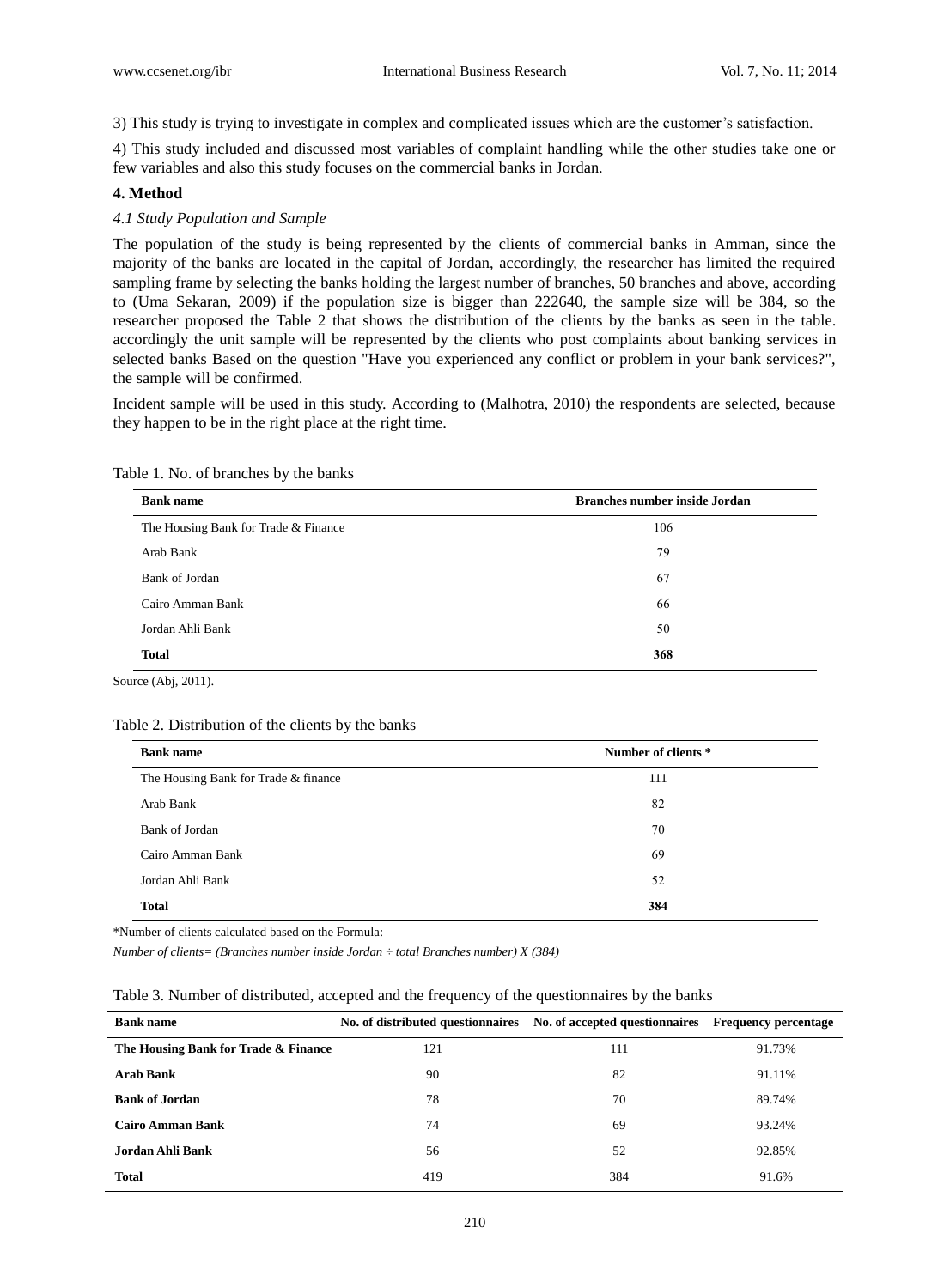# *4.2 Data Collection*

4.2.1 Instruments of the Study

**Primary data:** The data will be collected from respondent through the questionnaire that will be used later.

Based on literature, the questionnaire was developed by the researcher to collect data from the sample of the study, it's divided to three main parts; the first part is about demographic variables such as (age, gender, nationality, marital status, level of education and bank name), the second part is related to the independent variables questions, and the third part is about the dependent variable , that's in addition to the key question to figure out and include only those who experienced any problem with the banks under study.

**Secondary data:** the data will be collected through (books, articles, journals, websites, and also case studies) referred to the study.

# 4.2.2 Measurement Scale

Likert five scales will be applied in asking the questionnaire and measuring the study variables which is organized as strongly disagree to strongly agree and which takes the weight of (1-5).

The current study will use different scale to measure the main variables (independent and independent variables), scales will be used to measure the study constructs are drawn from the valuable literature, and are outlined in the following Table 4:

| <b>Variables</b>       | <b>Supported literature</b>                                                                                                                                                                                                      | Variable measurement                             |
|------------------------|----------------------------------------------------------------------------------------------------------------------------------------------------------------------------------------------------------------------------------|--------------------------------------------------|
| Independent variable   |                                                                                                                                                                                                                                  |                                                  |
| Service recovery       | Adopted from Kerr, 2004; McCollough, 2009; Wu, 2011; Measured by questions 1-5 In the questionnaire<br>Chuang, et al., 2012                                                                                                      |                                                  |
| Service quality        | Adopted from Rothenberger, Grewal & Iyer, 2008; Wu, 2011; Measured by questions 6-10 In the questionnaire<br>Sadeh, et al, 2011; Rahman, Khan, & Haque, 2012; Lee. 2013                                                          |                                                  |
| Switching cost         | Adopted from Johnston, 2001; Yang & Peterson, 2004; Lee. 2013 Measured by questions 11-16 In the questionnaire                                                                                                                   |                                                  |
| Service failure        | Adopted from Kerr, 2004; McCollough, 2009; Chuang, et al., Measured by questions 17-21 In the questionnaire<br>2012                                                                                                              |                                                  |
| Service guarantee      | Adopted from Kerr, 2004; Yang & Peterson, 2004                                                                                                                                                                                   | Measured by questions 22-26 In the question aire |
| Perceived value        | Adopted from Yang & Peterson, 2004; Wu, 2011; Sadeh, et al, Measured by questions 27-30 In the questionnaire<br>2011; Lee. 2013                                                                                                  |                                                  |
| Dependent variable     |                                                                                                                                                                                                                                  |                                                  |
| Customer satisfaction. | Adopted from Naser, Jamal, &AL-Khatib, 1999; Johnston, 2001; Measured by questions 31-37 In the questionnaire<br>Wu, 2011; Sadeh, et al, 2011; Alshurideh, Masa'deh and Alkurdi,<br>2012; Rahman, Khan, & Haque, 2012; Lee. 2013 |                                                  |

### Table 4. Supported literature for measurement scale

# *4.3 Validity of the Study*

Validity for the questionnaire was evaluated from four members of the marketing department from Applied Science Private University and one member of the marketing department from Mu'ta University and some of the questions were modified or deleted.

# *4.4 Reliability of the Study*

Study Reliability was calculated by using test pre-test method, in which the researcher applies the study tool on a sample of 50 customers of the sample, after three weeks the same sample was tested again, the stability degree was 90% by using stability test; Cronbach's alpha technique was used for this purpose, and it's value for all of the domains was (0.860) as shown in Table 5: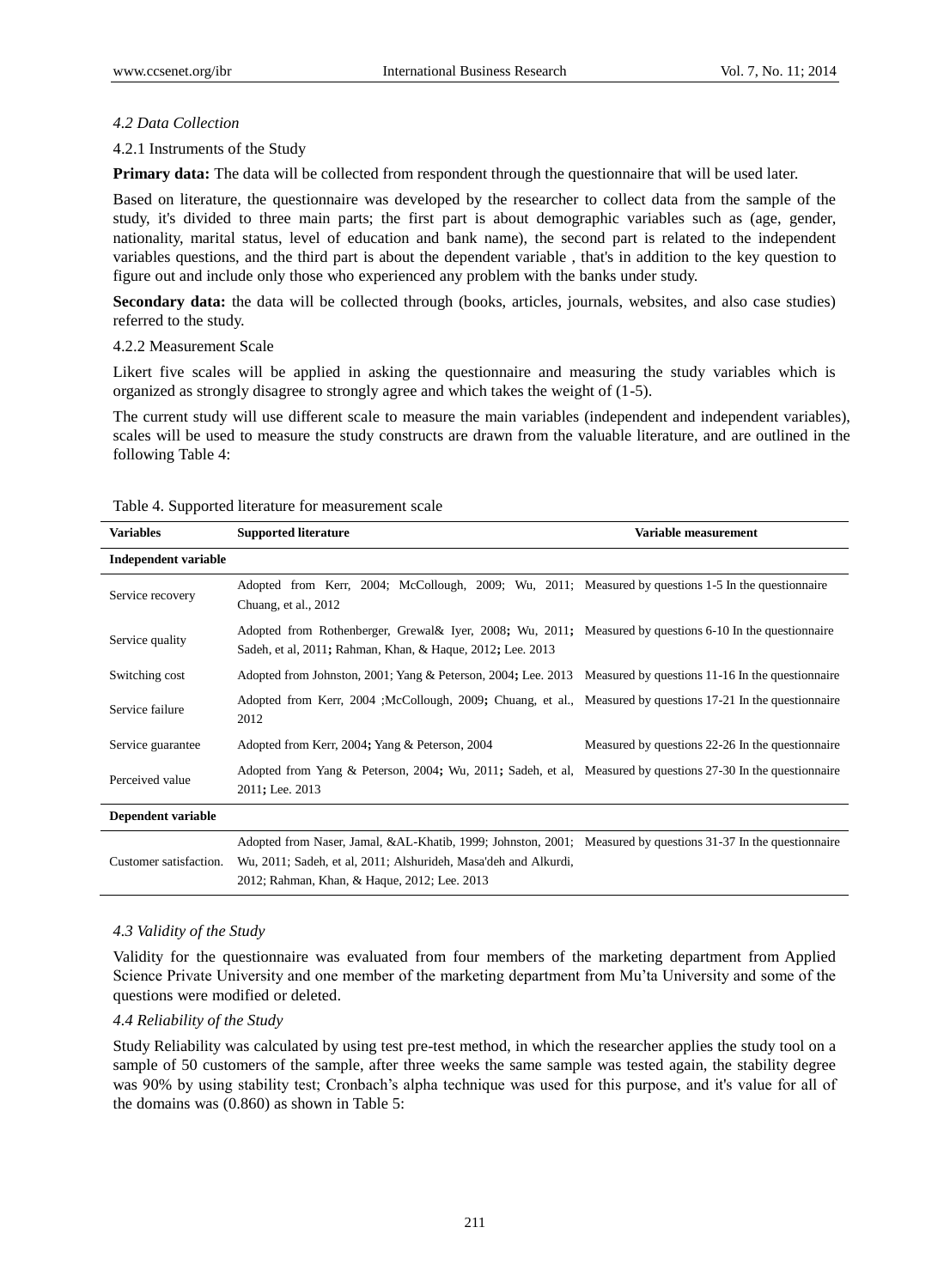#### Table 5. Reliability analysis for the study domains

| <b>The Domain</b>      | Cronbach's Alpha |  |
|------------------------|------------------|--|
| Over all dimensions    | 0.860            |  |
| Complaint handling     | 0.864            |  |
| Customers satisfaction | 0.912            |  |

Source: This table was developed based on SPSS analysis.

#### *4.5 Data Analysis Tools*

#### **A) The tools of describing and diagnosing the study variables:**

- **Frequency**: used to review the study sample answers;
- **Percentages**: show the proportion of answers for a particular variant of the total answers;
- **Mean**: displays the average answers to a particular variable;
- **Standard Deviation**: shows the degree of dispersion of the answer from its mean.

#### **B) Tools Used to Test Hypotheses:**

- **Simple regression:** used to find the impact of the independent variable on the dependent variable;
- **T test:** used to find significant differences between the means of the variables of the study.

#### **5. Study Sample Characteristics**

The study sample characteristics analysis in Table 6 showed that the male were 214 and female 170, and also showed that most respondents are between 18 to less than 30 years old, and the highest marital status respondents were unmarried, and in the education section the bachelor degree got the highest number of respondents, the highest respondents were housing bank, and that most respondents experience years in the banking are less than 3 years.

| <b>Variables</b>      | Frequency | Percent |
|-----------------------|-----------|---------|
| Age                   |           |         |
| 18 to less than 30    | 240       | 62.5    |
| 30 to less than 40    | 71        | 18.5    |
| 40 to less than 50    | 35        | 9.1     |
| 50 to less than 60    | 20        | 5.2     |
| 60 and above          | 18        | 4.7     |
| <b>Total</b>          | (484)     | (100)   |
| Gender                |           |         |
| Male                  | 214       | 55.7    |
| Female                | 170       | 44.3    |
| <b>Total</b>          | (384)     | (100)   |
| <b>Marital status</b> | Frequency | Percent |
| Married               | 108       | 28.1    |
| Unmarried             | 276       | 71.9    |
| <b>Total</b>          | (384)     | (100)   |

Table 6. Frequency & percentage of sample subjects in terms of age, gender, marital status, education, and banking experience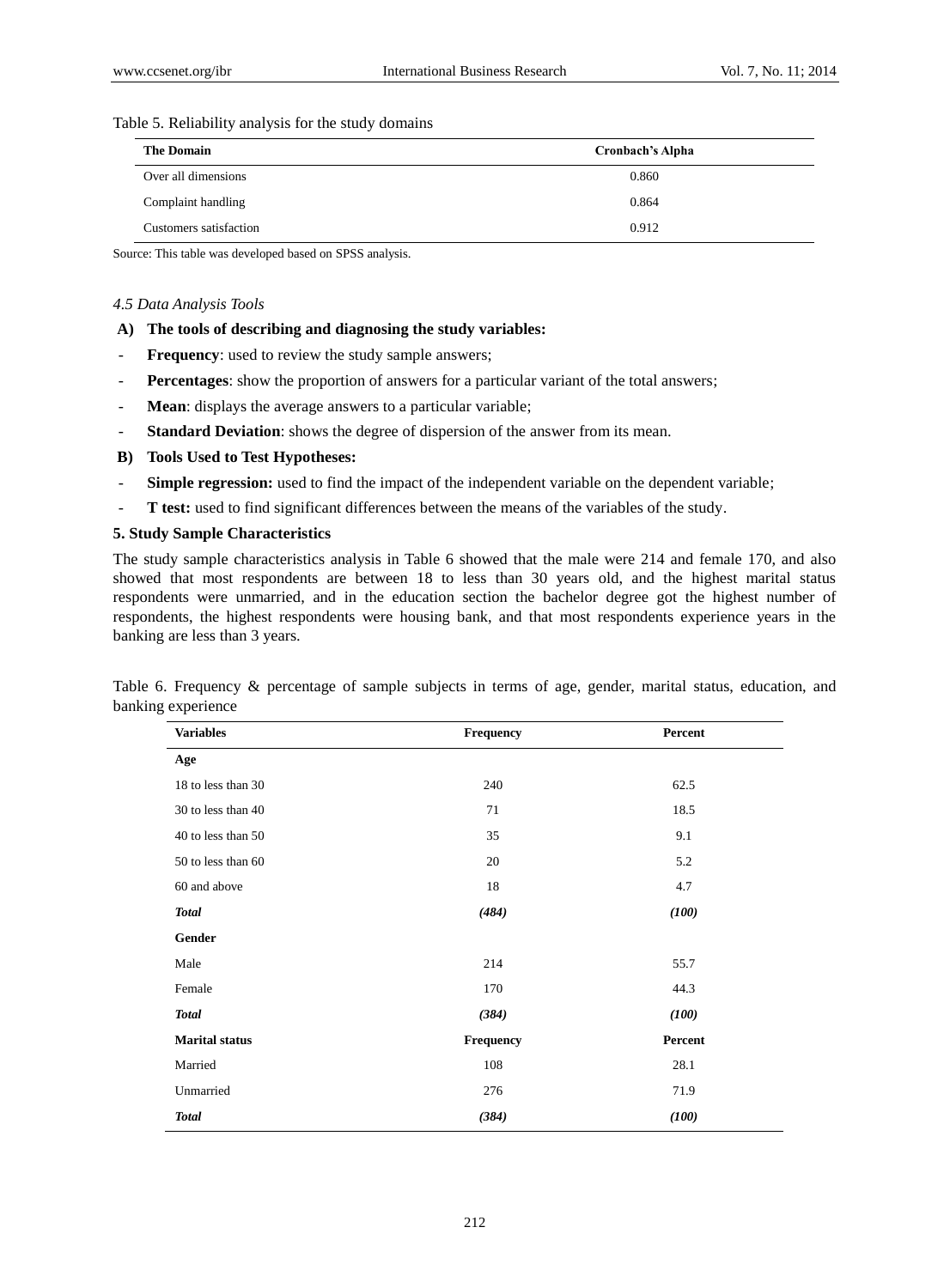| <b>Level of Education</b> | Frequency | Percent |
|---------------------------|-----------|---------|
| High school and less      | 46        | 12      |
| <b>Bachelor Degree</b>    | 264       | 68.8    |
| <b>High Education</b>     | 74        | 19.3    |
| <b>Total</b>              | (384)     | (100)   |
| <b>Bank Name</b>          | Frequency | Percent |
| Housing bank              | 111       | 28.9    |
| Arab bank                 | 82        | 21.4    |
| Jordan bank               | 70        | 18.2    |
| Cairo Amman bank          | 69        | 18      |
| Ahli bank                 | 52        | 13.5    |
| <b>Total</b>              | (384)     | (100)   |
| <b>Experience</b>         | Frequency | Percent |
| Less than 3 years         | 147       | 38.5    |
| 3-6 years                 | 132       | 34.4    |
| $7-10$ years              | 33        | 8.6     |
| More than 10 years        | 72        | 18.8    |
| <b>Total</b>              | (384)     | (100)   |

*Source:* This table was developed based on the SPSS analysis.

# *5.1 Description of Study Variables*

The researcher used the interval scale method based on Likert's Five-Point scale which is ranged from (1) Point, (strongly disagree). (2) Points, (disagree). (3) Points, (neutral). (4) Points, (agree). (5) Points, (strongly agree) according to this formula: 5-1/5=0.8.



Figure 2. Response scale

| <b>Scale</b>  | Rate      |
|---------------|-----------|
| $1 - 1.8$     | Very Low  |
| $1.81 - 2.61$ | Low       |
| $2.62 - 3.42$ | Moderate  |
| $3.43 - 4.23$ | High      |
| $4.24 - 5$    | Very High |

Also the researcher computed the means for all domains, as shown in Table 8 below: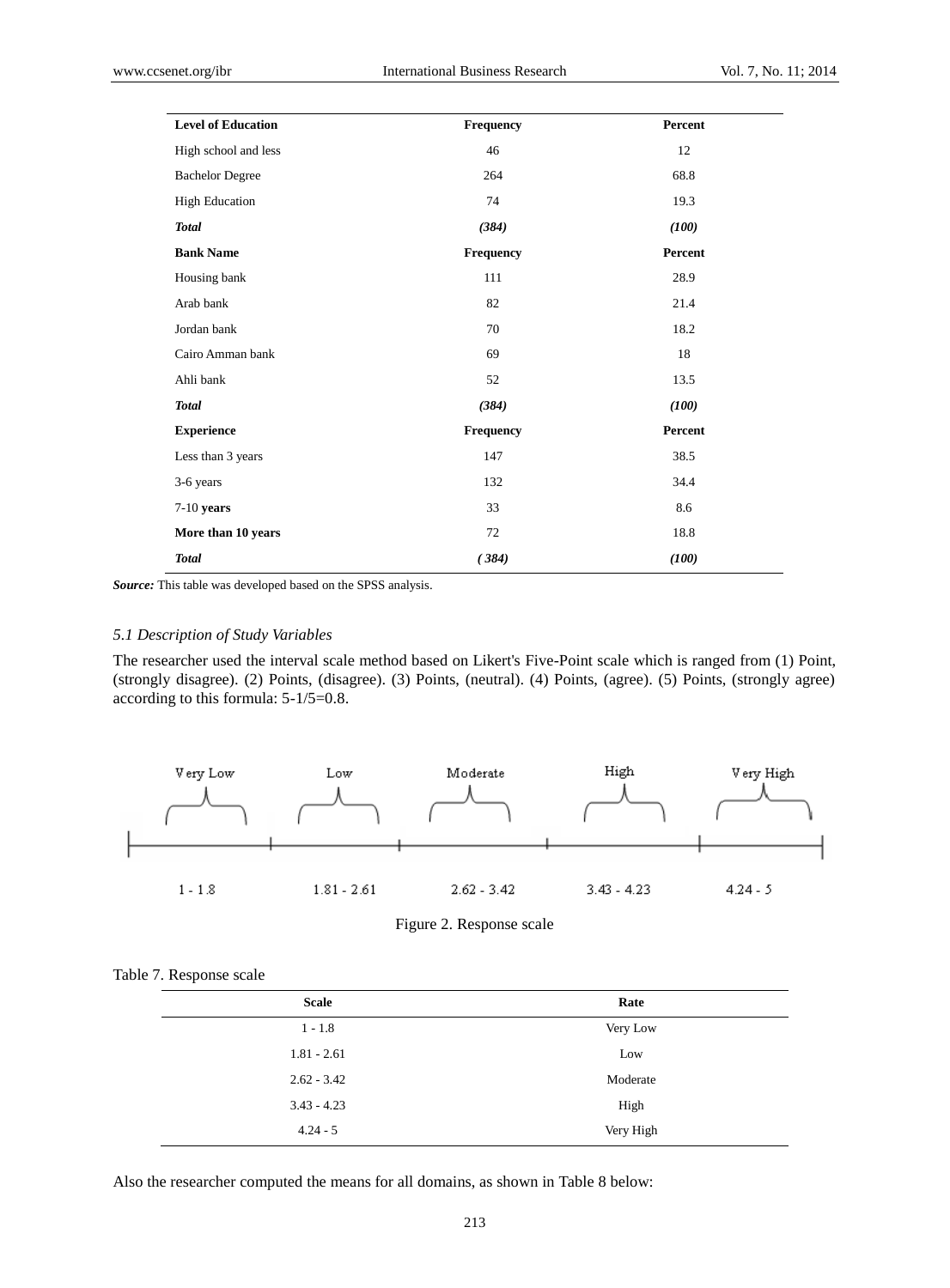| Item                        | Mean   | <b>Std. Deviation</b> | <b>Degree of Agreement</b> |
|-----------------------------|--------|-----------------------|----------------------------|
| <b>Complaints' handling</b> | 3.30   | .66607                | Moderate                   |
| Service recovery            | 3.2792 | .93707                | Moderate                   |
| Service quality             | 3.4359 | .87475                | High                       |
| Switching cost              | 3.3950 | .66903                | Moderate                   |
| Service failure             | 3.4536 | .81624                | High                       |
| Service guarantee           | 3.1323 | .89092                | Moderate                   |
| Perceived value             | 3.1283 | .96071                | Moderate                   |
| Customer satisfaction       | 3.4676 | .88185                | High                       |

Table 8. Means and standard deviations for the whole study variables

*Source:* This table was developed based on the SPSS analysis.

From the previous Table 7 the grand mean for the domain variables were from (3.12) to (3.45), which service failure got the highest mean (3.45) and standard deviation of (.81624), the second rank was service quality with the mean of (3.43) and standard deviation (.87475). Also the table showed that the perceived value was of (3.12) and standard deviation of (.96071) and was the lowest mean.

#### *Complaints' handling*

The analysis indicated that the mean for the domain of complaints handling was (3.30) and standard deviation (.66607).

#### *Customers' satisfaction*

The analysis illustrated that the mean for customer satisfaction was (3.4676) and standard deviation (.88185).

#### *5.2 Testing the Study Hypotheses*

The researcher will test the study hypotheses and answer their questions in light of the previously mentioned ones.

Testing the first main hypothesis:

# *Ho.1:* **there is no statistically significant impact of the overall collective dimensions of complaints' handling on customers' satisfaction.**

To test this hypothesis, the researcher computed the multiple linear regressions, as shown in the following table:

| <b>Independent Variable</b> |      |        | Sig  | decision |
|-----------------------------|------|--------|------|----------|
| Complaints' handling        | .784 | 24.645 | .000 | Reject   |

Table 9. The impact of overall complaints' handling on customers' satisfaction

 $(R = .784; R<sup>2</sup> = .614; F = 607.392);$ \* significant level of P  $\leq 0.05$ 

*Source:* this table was developed based on the SPSS analysis.

Multiple regression was performed and the results in Table 9 showed that the impact of the overall dimensions of the complaints' handling on the customers' satisfaction was ( $R = 78.4\%$ ), and the coefficient of determination ( $R^2$ ) showed that the explained difference percentage in the customer satisfaction because of the impact of complaints' handling is not less than (61.4%) of the total differences in customers' satisfaction and the remaining percentage is equal to (38.6%) representing contribution percentage of the excluded variables that were not included in the study model as it shown in Table 9.

The value of computed ( $F=607.392$ ). In addition to significance level of (0.000).

This indicates that the curve of regression is good in explaining the impact of complaints' handling and customers' satisfaction.

The results of the simple regression analysis showed that there is positive impact of the overall complaints' handling on customers' satisfaction, (**β= .784)** at level of significance (0.000). Accordingly the researcher rejects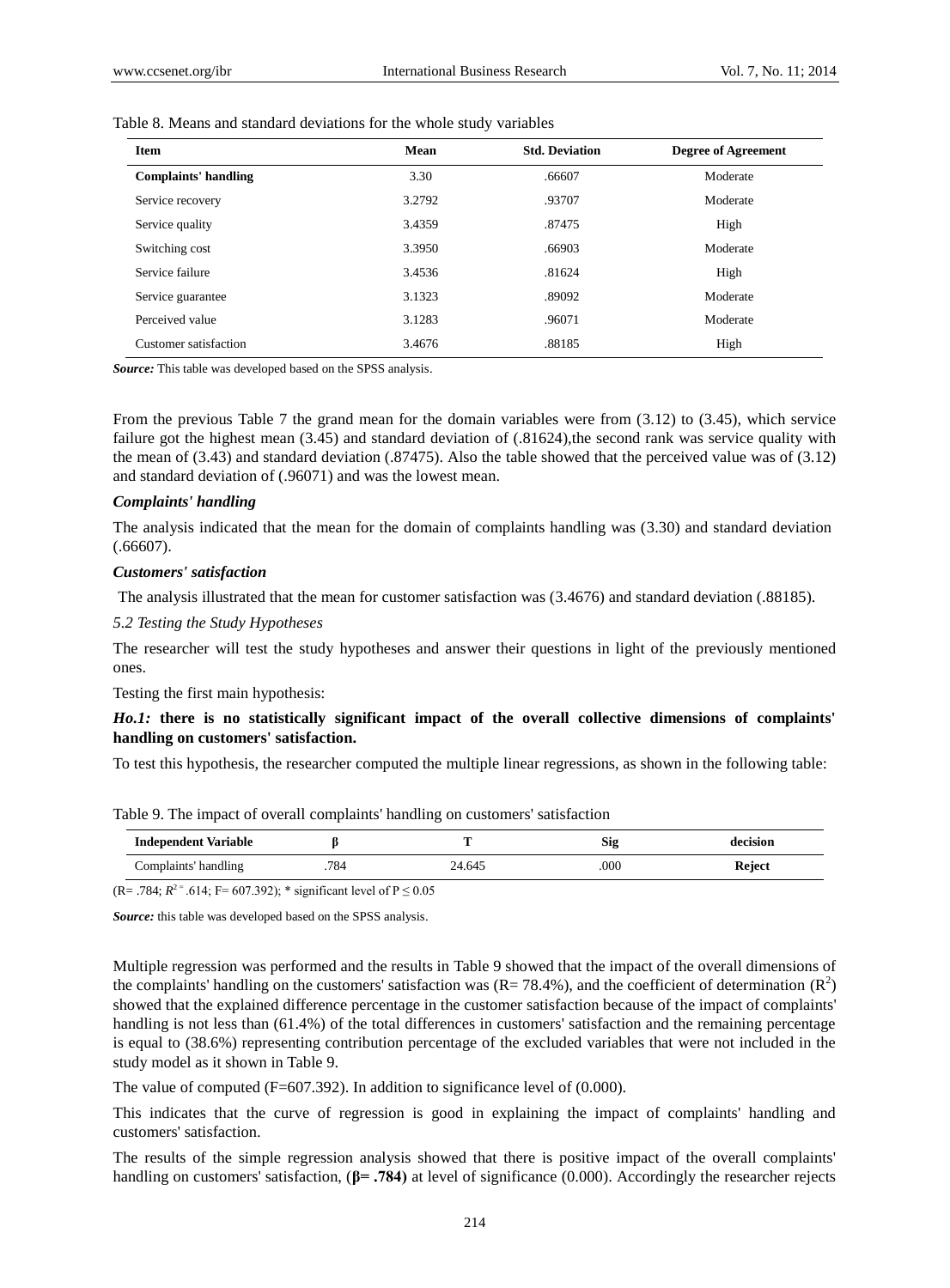the null hypothesis and accepts the alternative hypothesis which is:

There is a statistically significant impact of the overall dimensions of complaints' handling on customers' satisfaction.

#### **H0.1.1: there is no statistically significant impact of service recovery on customers' satisfaction.**

To test this hypothesis, the researcher computed the simple linear regression, as shown in the following table:

Table 10. The impact of Service recovery on customers' satisfaction

| <b>Independent Variable</b> |      |      | o۳<br>Sig | Decision |
|-----------------------------|------|------|-----------|----------|
| Service Recovery            | .621 | .468 | .000      | Reject   |

 $(R = .621; R<sup>2</sup> = .358; F = 239.269);$ \* significant level of P  $\leq 0.05$ 

*Source:* this table was developed based on the SPSS analysis.

Simple regression was performed and the results in Table 10 showed that the impact of the service recovery on the customers' satisfaction was ( $R = 62.1\%$ ), and the coefficient of determination ( $R^2$ ) showed that the explained difference percentage in the customers' satisfaction because of the impact of complaints' handling is not less than (35.8%) of the total differences in customers' satisfaction and the remaining percentage is equal to (64.2%) representing contribution percentage of the excluded variables that were not included in the study model as it shown in Table 10.

The value of computed (F=239.269).In addition to significance level of (0.000).

This indicates that the curve of regression is good in explaining the impact of service recovery on customers' satisfaction

The results of the simple regression analysis showed that there is positive impact of the service recovery on customers' satisfaction, (**β= .621)** at level of significance (0.000). Accordingly the researcher rejects the null hypothesis and accepts the alternative hypothesis which is:

There is a statistically significant impact of service recovery on customers' satisfaction.

#### **H0.1.2: there is no statistically significant impact of service quality on customers' satisfaction.**

To test this hypothesis, the researcher computed the simple linear regression, as shown in the following table:

| <b>Independent Variable</b> |      |        | Sig  | <b>Decision</b> |
|-----------------------------|------|--------|------|-----------------|
| Service quality             | .682 | 18.201 | .000 | Reject          |

Table 11. The impact of service quality on customers' satisfaction

 $(R = .682; R<sup>2</sup> = .464; F = 331.286);$ \* significant level of P  $\leq 0.05$ 

*Source:* this table was developed based on the SPSS analysis.

Simple regression was performed and the results in Table 11 showed that the impact of the service quality on the customers' satisfaction was ( $R = 68.2\%$ ), and the coefficient of determination ( $R^2$ ) showed that the explained difference percentage in the service quality because of the impact of complaints' handling is not less than (46.4%) of the total differences in customers' satisfaction and the remaining percentage is equal to (53.6%) representing contribution percentage of the excluded variables that were not included in the study model as it shown in Table 11.

The value of computed (F=331.286). In addition to significance level of (0.000).

This indicates that the curve of regression is good in explaining the impact of service quality on customers' satisfaction

The results of the simple regression analysis showed that there is positive impact of the service quality on customers' satisfaction, (**β= .682)** at level of significance (0.000). Accordingly the researcher rejects the null hypothesis and accepts the alternative hypothesis which is:

There is a statistically significant impact of service quality on customers' satisfaction.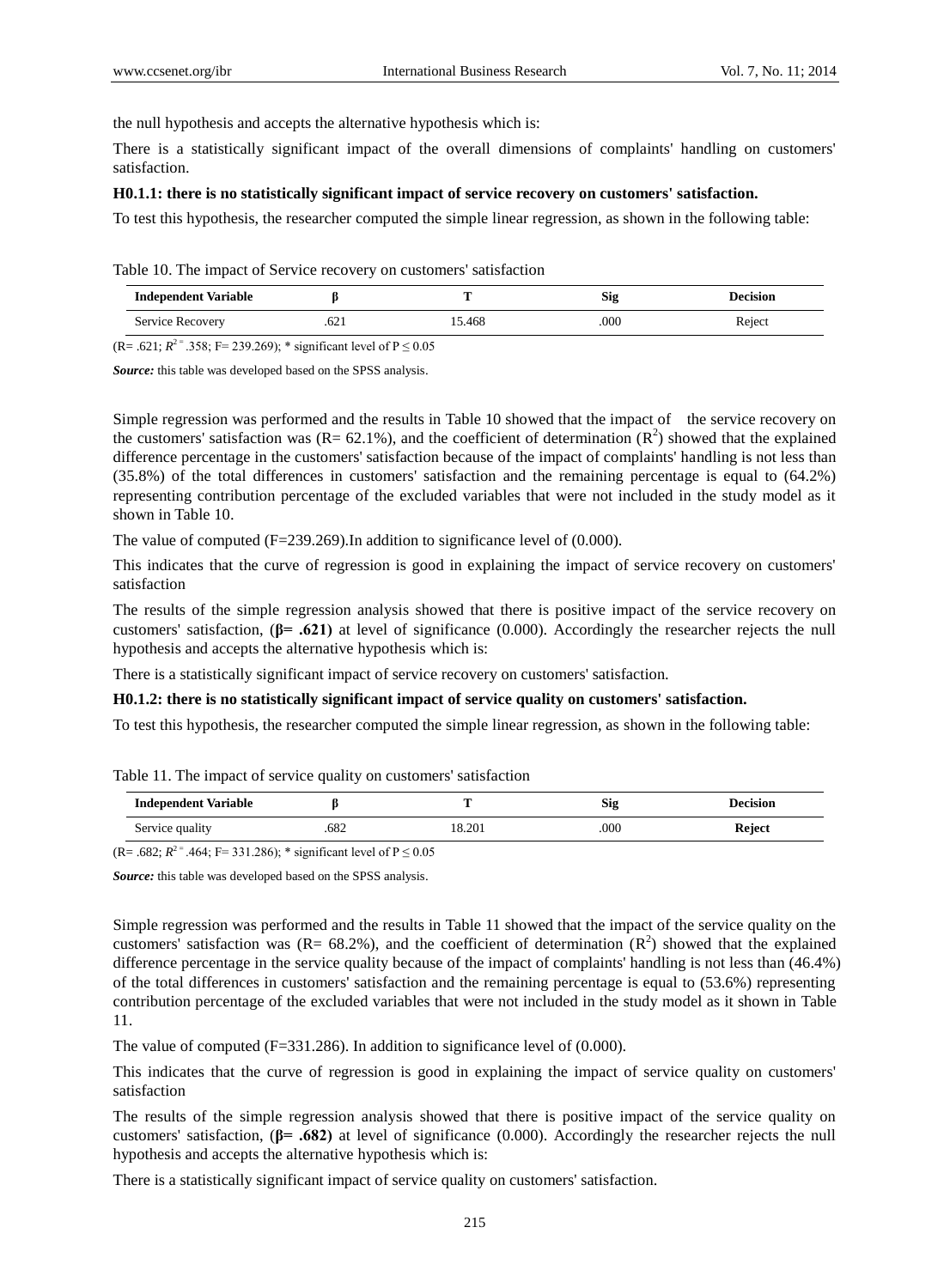# **H0.1.3: there is no statistically significant impact of switching cost on customers' satisfaction.**

To test this hypothesis, the researcher computed the simple linear regression, as shown in the following table:

| <b>Independent Variable</b> |      |       | Sig  | <b>Decision</b> |
|-----------------------------|------|-------|------|-----------------|
| Switching cost              | .238 | 4.779 | .000 | Reject          |

Table 12. The impact of switching cost on customers' satisfaction

 $(R = .238; R<sup>2</sup> = .056; F = 22.839);$ \* significant level of P  $\leq 0.05$ 

*Source:* this table was developed based on the SPSS analysis.

Simple regression was performed and the results in Table 12 showed that the impact of the switching cost on the customers' satisfaction was (R=23.8%), and the coefficient of determination  $(R^2)$  showed that the explained difference percentage in the customers' satisfaction because of the impact of switching cost is not less than (5.6%) of the total differences in customers' satisfaction and the remaining percentage is equal to (94.4%) representing contribution percentage of the excluded variables that were not included in the study model as it shown in Table 12.

The value of computed (F=22.839). In addition to significance level of (0.000).

This indicates that the curve of regression is good in explaining the impact of switching cost on customer satisfaction

The results of the simple regression analysis showed that there is positive impact of the switching cost on customers' satisfaction, (**β= .238)** at level of significance (0.000). Accordingly the researcher rejects the null hypothesis and accepts the alternative hypothesis which is:

There is no statistically significant impact of switching cost on customers' satisfaction.

#### **H0.1.4: there is no statistically significant impact of service failure on customers' satisfaction.**

To test this hypothesis, the researcher computed the simple linear regression, as shown in the following table:

|  |  |  |  | Table 13. The impact of service failure on customers' satisfaction |  |
|--|--|--|--|--------------------------------------------------------------------|--|
|--|--|--|--|--------------------------------------------------------------------|--|

| <b>Independent Variable</b> |      |        | Sig  | <b>Decision</b> |
|-----------------------------|------|--------|------|-----------------|
| Service failure             | .546 | 12.722 | .000 | reject          |

 $(R = .546; R<sup>2</sup> = .298; F = 162.118);$ \* significant level of P  $\leq 0.05$ 

*Source:* this table was developed based on the SPSS analysis.

Simple regression was performed and the results in Table 13 showed that the impact of the service failure on the customers' satisfaction was (R=54.6%), and the coefficient of determination  $(R^2)$  showed that the explained difference percentage in the customers' satisfaction because of the impact of service failure is not less than (29.8%) of the total differences in customers' satisfaction and the remaining percentage is equal to (70.2%) representing contribution percentage of the excluded variables that were not included in the study model as it shown in Table 13.

The value of computed ( $F=162.118$ ). In addition to significance level of (0.000).

This indicates that the curve of regression is good in explaining the impact of service failure on customers' satisfaction

The results of the simple regression analysis showed that there is positive impact of the service failure on customers' satisfaction, (**β= .546)** at level of significance (0.000). Accordingly the researcher rejects the null hypothesis and accepts the alternative hypothesis which is:

There is a statistically significant impact of service failure on customers' satisfaction.

### **H0.1.5: there is no statistically significant impact of service guarantee on customers' satisfaction.**

To test this hypothesis, the researcher computed the simple linear regression, as shown in the following table: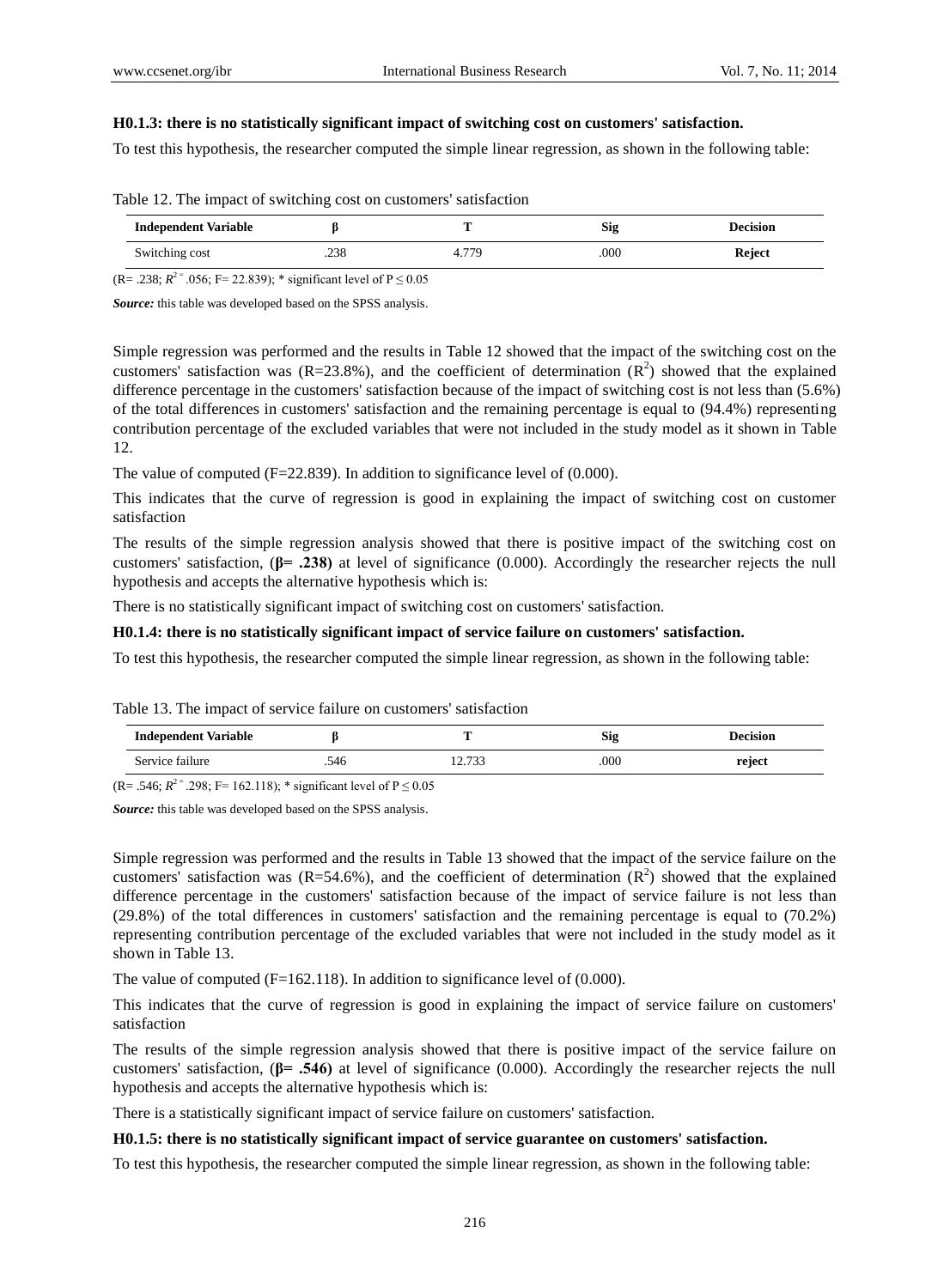#### Table 14. The impact of service guarantee on customers' satisfaction

| <b>Independent Variable</b> |      |        | Sig  | decision |
|-----------------------------|------|--------|------|----------|
| Service guarantee           | .749 | 22.065 | .000 | reject   |

 $(R = .749; R<sup>2</sup> = .560; F = 486.842);$  \* significant level of  $P \le 0.05$ 

*Source:* this table was developed based on the SPSS analysis.

Simple regression was performed and the results in Table 14 showed that the impact of the service guarantee on the customers' satisfaction was (R=74.9%), and the coefficient of determination  $(R^2)$  showed that the explained difference percentage in the customers' satisfaction because of the impact of service guarantee is not less than (56%) of the total differences in customers' satisfaction and the remaining percentage is equal to (44%) representing contribution percentage of the excluded variables that were not included in the study model as it shown in Table 14.

The value of computed (F=486.842). In addition to significance level of (0.000).

This indicates that the curve of regression is good in explaining the impact of service guarantee and customer satisfaction.

The results of the simple regression analysis showed that there is positive impact of the service guarantee on customers' satisfaction, (**β= .749)** at level of significance (0.000). Accordingly the researcher rejects the null hypothesis and accepts the alternative hypothesis which is:

There is a statistically significant impact of service guarantee on customers' satisfaction.

#### **H0.1.6: there is no statistically significant impact of perceived value on customers' satisfaction.**

To test this hypothesis, the researcher computed the simple linear regression, as shown in the following table:

| Table 15. The impact of perceived value on customers' satisfaction |  |  |
|--------------------------------------------------------------------|--|--|
|--------------------------------------------------------------------|--|--|

| <b>Independent Variable</b> |      |        | Sig  | decision |
|-----------------------------|------|--------|------|----------|
| Perceived value             | .710 | 19.715 | .000 | reject   |

 $(R = .710; R<sup>2</sup> = .504; F = 388.682);$ \* significant level of P  $\leq 0.05$ 

*Source:* this table was developed based on the SPSS analysis.

Simple regression was performed and the results in Table 15 showed that the impact of the perceived value on the customers' satisfaction was (R=71%), and the coefficient of determination  $(R^2)$  showed that the explained difference percentage in the customers' satisfaction because of the impact of perceived value is not less than (0.504) of the total differences in customers' satisfaction and the remaining percentage is equal to (49.6%) representing contribution percentage of the excluded variables that were not included in the study model as it shown in Table 15.

The value of computed  $(F=388.682)$ . In addition to significance level of  $(0.000)$ .

This indicates that the curve of regression is good in explaining the impact of perceived value on customers' satisfaction.

The results of the simple regression analysis showed that there is positive impact of the perceived value on customers' satisfaction, (**β= .710)** at level of significance (0.000). Accordingly the researcher rejects the null hypothesis and accepts the alternative hypothesis which is:

There is no statistically significant impact of perceived value on customers' satisfaction.

### **6. Results Discussion and Recommendations**

#### *6.1 Results*

This chapter includes the discussion of the results, and based on the results, findings and discussions the researcher is suggesting some related recommendations. From the researchers' point of view and based on the results which shows a strong impact of the customer's complaints' handling on customers' satisfaction. The complaints' handling is very important because it provides information that can improve the service and is resolves issues of dissatisfaction. These results give us a picture of how is important these factors to such banks.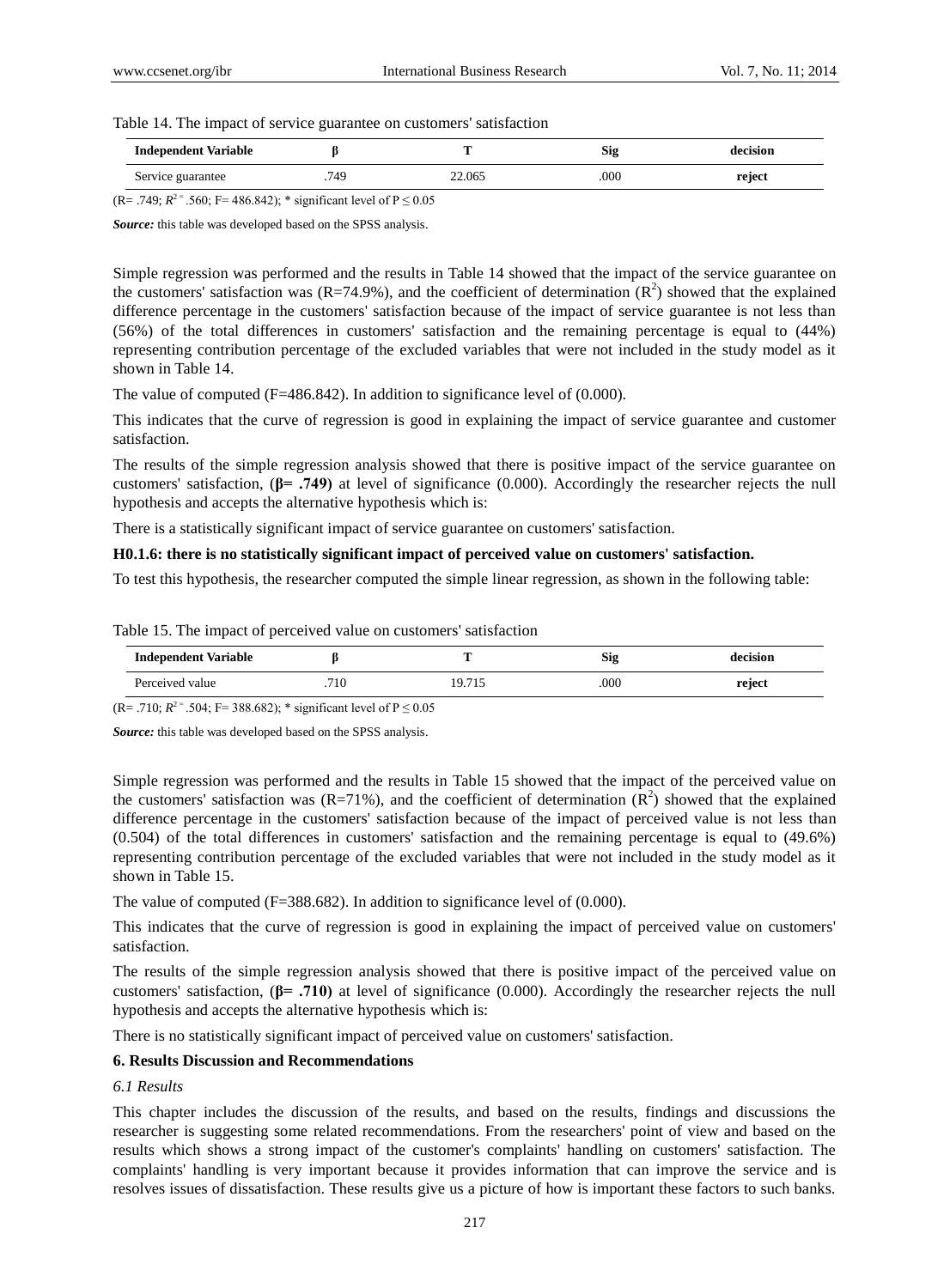From the study results, it showed that the means for the (Service Quality, Service Failure, and customer's satisfaction) domains were ranked High; with customer's satisfaction was the highest rank then the service Failure then the Service Quality.

In contrast, the results showed that both domains perceived value and service guarantee were at the lowest rank, but still moderate in the ranking degree scale.

The study has shown that all of the complaint handling factors(service recovery, service quality, switching cost, service failure, service guarantee and perceived value) have an affect on customers' satisfaction, and this finding is compatible with the study of (Johnston, 2001). The study results show that there is a statistically significant impact of the overall dimensions of complaint handling on the customer's satisfaction.

The study has shown that service recovery has an affect on customers' satisfaction, and this finding is consisted with the study of (Chuan et al., 2012) and also it's incompatible with the study of (Wu, 2011). The study results show that there is a statistically significant impact of service recovery on the customer's satisfaction.

Also the result of this study showed that service quality affect on customers' satisfaction, and this study is compatible with the finding of (Rahman et al., 2012) and also it's incompatible with the finding of (Wu, 2011). The study results show that there is a statistically significant impact of service quality and the customer's satisfaction.

For the switching cost, the result of this study showed that switching cost affects on customers' satisfaction, and this study is compatible with the study of (Lee, 2013). The study results show that there is a statistically significant impact of switching cost on the customers' satisfaction.

The study has shown that service failure affects on customers' satisfaction, and this study is compatible with the study of (Chuang et al., 2012). The study results show that there is a statistically significant impact of service failure on the customer's satisfaction.

The study has shown that service guarantee affects on customers' satisfaction, and this study is compatible with the study of (Kerr, 2004). The study results show that there is a statistically significant impact of service guarantee on the customer's satisfaction.

And finally the study has shown that perceived value affects on customers' satisfaction, and this study is compatible with the study of (Yang & Peterson, 2004). The study results show that there is a statistically significant impact of perceived value on the customer's satisfaction.

#### *6.2 Recommendations*

Since all independent variables which are considered to be subsets of the main independent domain have positive significant impact on customers' satisfaction, and based on the study's findings and results as well discussion and implications in regards to the attitudes of customers toward their banks, the researcher suggest the following recommendations for the commercial banks in Jordan to pay more attention to the seriousness of the above variables or factors effect, and try to enhance all practices and related activities of which may decrease customers' complaints and strengthening the relationship with their customers through leveling up the quality of services provided to customers, and handling complaints in more effective way. In precise, many list the additional following recommendations:

- 1) The researcher recommends commercial banks in Jordan to respond effectively to banking services' failure which would reflect the service quality positively and therefore customers' satisfaction.
- 2) The researcher recommends commercial banks in Jordan to provide high service quality to their customers.
- 3) Commercial banks in Jordan are recommended to adopt more effective ways to enhance receiving complaints reliably.
- 4) Commercial banks in Jordan are recommended to open a special department for handling customers' complaints in order to increase customers' satisfaction.
- 5) And finally, the researcher recommend that some other related or of the same nature to be conducted on other businesses in the service industry in Jordan.

# **7. Limitation of the Study**

The researcher has faced some limits classified as follows:

- 1) Human limits: represented by the clients of the commercial banks in Jordan.
- 2) Time limit: the academic year of 2013-2014.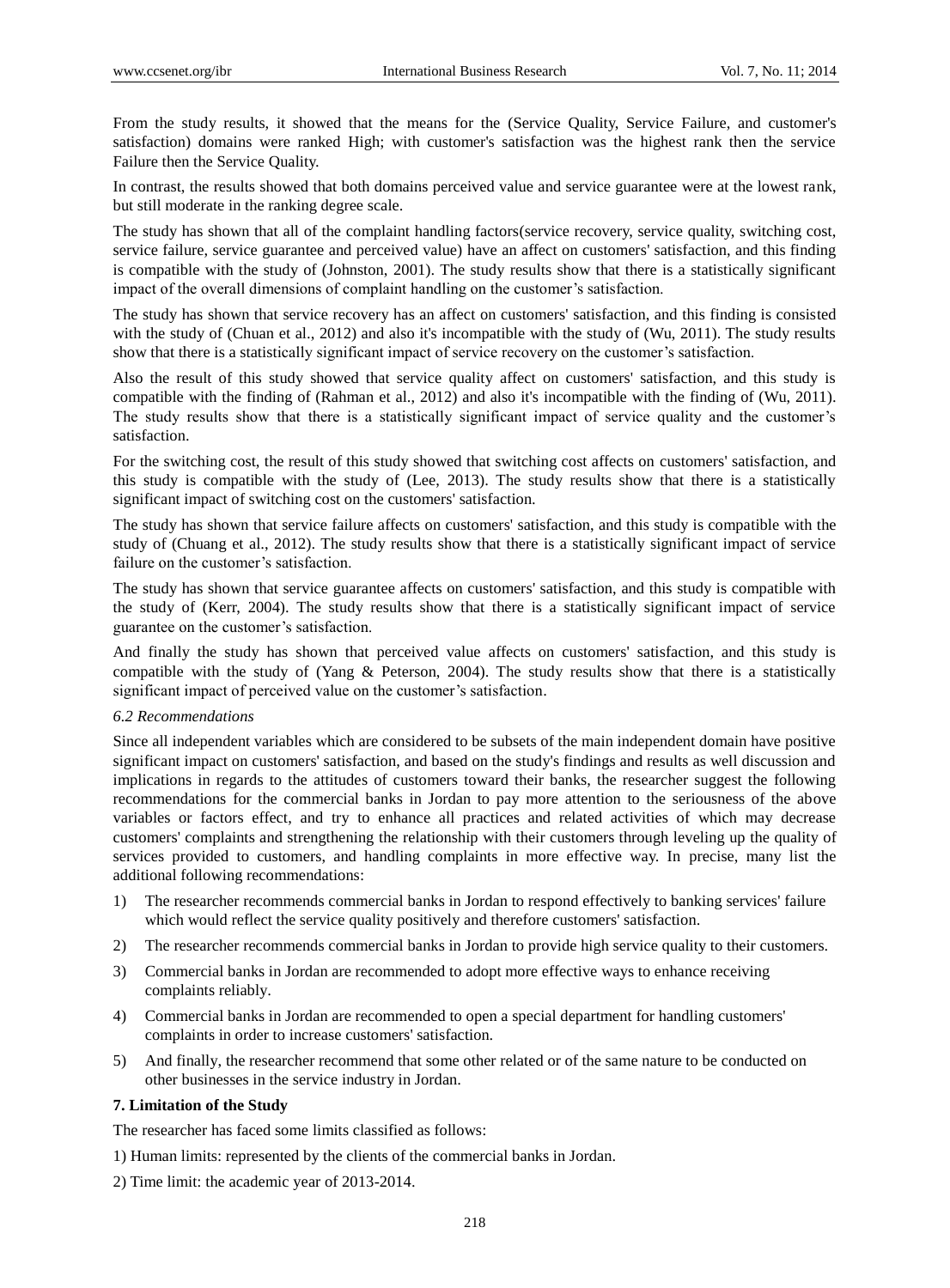3) Place limits: commercial banks in Amman.

This research has only main limitation:

The difficulty which the researcher faced to seek the customers that faced problems with banking services provided by commercial banks in Jordan.

#### **References**

- Aburoub, A. S., Hersh, A. M., & Aladwan, K. (2011). Relationship between Internal Marketing and Service Quality with Customers' Satisfaction. *International Journal of Marketing Studies, 3*(2).
- Allerd, A. T. (2001). Employee's Evaluations of Service Quality at Banks and Credit Unions. *The International Journal of Banking, 19*(4), 179–185.
- Alshurideh, M., Masa'deh, R., & Alkurdi, B. (2012). The Effect of Customer Satisfaction upon Customer Retention in the Jordanian Mobile Market: An Empirical Investigation. *European Journal of Economics, Finance and Administrative Sciences, 47*, 69–78.
- Alvarez, I., Casielles, R., & Martin, A. (2011). Analysis of The Role of Complaint Management in The Context of Relationship Marketing. *Journal of Marketing Management, 27*(1–2).
- Berry, L. L., Valerie, A. Z., & Parasuraman, A. (1990). Five Imperatives for Improving Service Quality. *Sloan Management Review*, Summer, 29–38.
- Boshoff, C. (2012). Can Service Firms Overdo Service Recovery? An Assessment of Non-linearity in Service Recovery Satisfaction. *S. Afr. J. Bus. Manage. 43.*
- Burnham, T. A., Frels, J. K., & Mahajan, V. (2003). Consumer Switching Costs: A Typology, Antecedents, and Consequences. *Journal of the Academy of Marketing Science, 31*(2), 109–126. http://dx.doi.org/10.1177/0092070302250897
- Chuang, S., Cheng, Y., Chang, C., & Yang, W. (2012). The Effect of Service Failure Types and Service Recovery on Customer Satisfaction: A Mental Accounting Perspective. *The Service Industries Journal, 32*(2), 257–271. http://dx.doi.org/10.1080/02642069.2010.529435
- Grewal, D., Monroe, K., & Krishnan, R. (1998). The Effects of Price-comparison Advertising on Buyers' Perceptions of Acquisition Value. *Journal of Marketing, 62*(April), 46–59. http://dx.doi.org/10.2307/1252160
- Gronroos, C. (1988). Service Quality: The Six Criteria of Good Perceived Service Quality. *Review of Business, 9*(1), 10–13.
- Hasan, S., Raheem, S., & Subhani, M. (2011). Measuring Customer Delight: A Model for Banking Industry. *European Journal of Social Sciences, 22*(4), 510–518.
- Hays, J., & Hills, A. (2006). An Extended Longitudinal Study of the Effects of a Service Guarantee. *Production and Operations Management Society, 15*(1).
- Holbrook, M. B. (1994). The Nature of Customer Value: an Anthology of Services in the Consumption Experience. *Service quality: new directions in theory and practice* (pp. 21–71). Thousand Oaks, CA.
- Johnson, R. (1995). Service Failure and Recovery: Impact, Attributes and Processes. *Advances in Services Marketing and Management: Research and Practice,* (4), 211–228. http://dx.doi.org/10.1016/S1067-5671(95)04025-0
- Johnston, R. (2001). Linking Complaint Management to Profit. *International Journal of Service Industry Management, 12*(1), 60–69. http://dx.doi.org/10.1108/09564230110382772
- Jones, M. A., Reynolds, K. E., Mothersbaugh, D. L., & Beatty, S. E. (2007). The Positive and Negative Effects of Switching Costs on Relational Outcomes. *Journal of Service Research, 9*(4), 335–355. http://dx.doi.org/10.1177/1094670507299382
- Kantamneni, S., & Coulson, K. (1996). Measuring Perceived Value: Scale Development and Research Findings from a Consumer Survey. *Journal of Marketing Management, 6*(2), 72–86.
- Kotler, P. (2000). *Marketing Management* (10th ed.). New Jersey: Prentice-Hall.
- Kozub, K. A. (2008). *The Effects of Service Recovery Satisfaction on Customer Loyalty and Future Behavioral Intentions*. Unpublished dissertation, Auburn University.
- Lee, H. (2013). Major Moderators Influencing the Relationships of Service Quality, Customer Satisfaction and